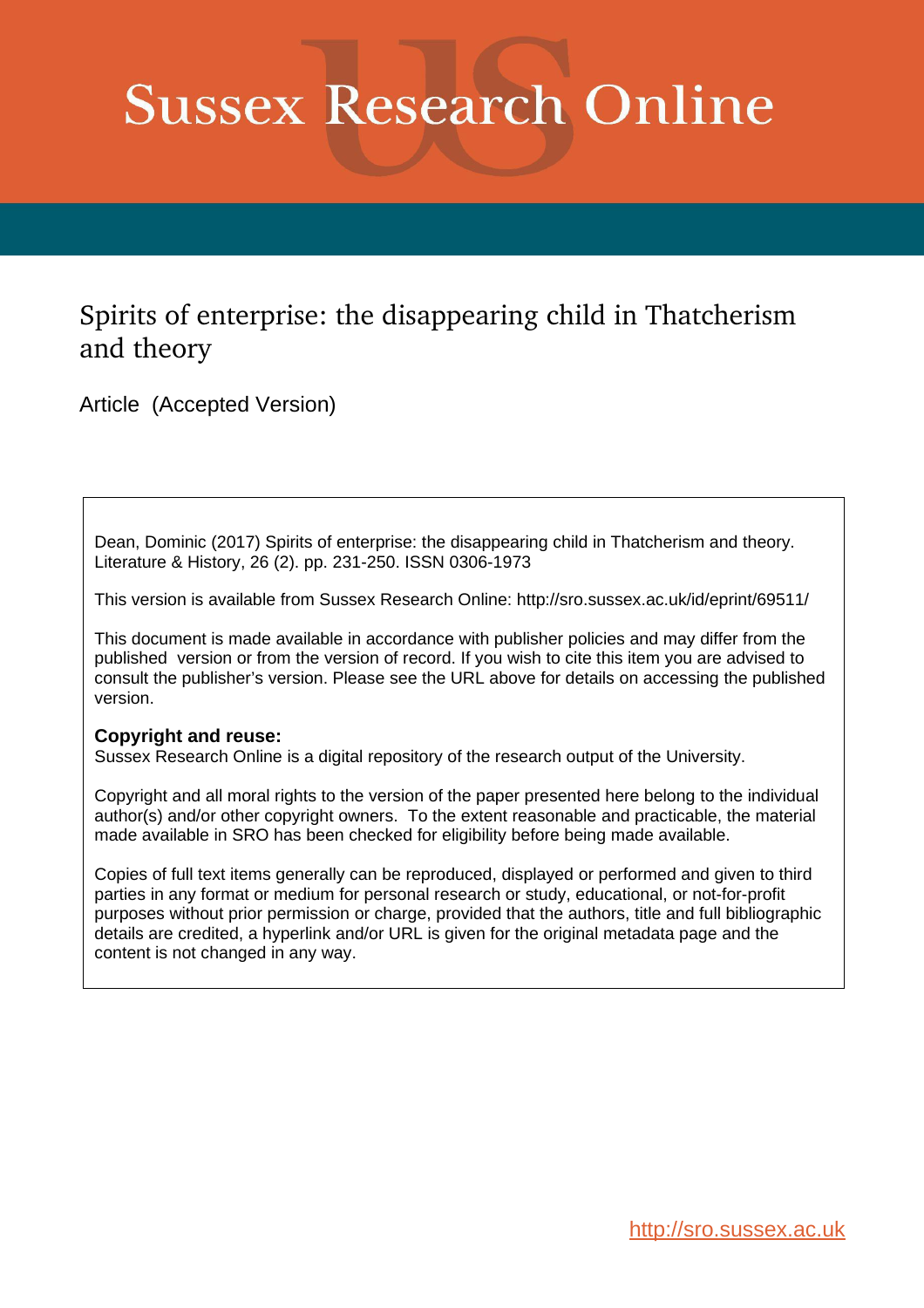### **Title**

Spirits of Enterprise: The Disappearing Child in Thatcherism and Theory

#### **Short Title**

The Disappearing Child in Thatcherism and Theory

#### **Sole Author**

Dominic Dean

#### **Affiliation and Address**

Department of English and Comparative Literary Studies Humanities Building University of Warwick CV4 7AL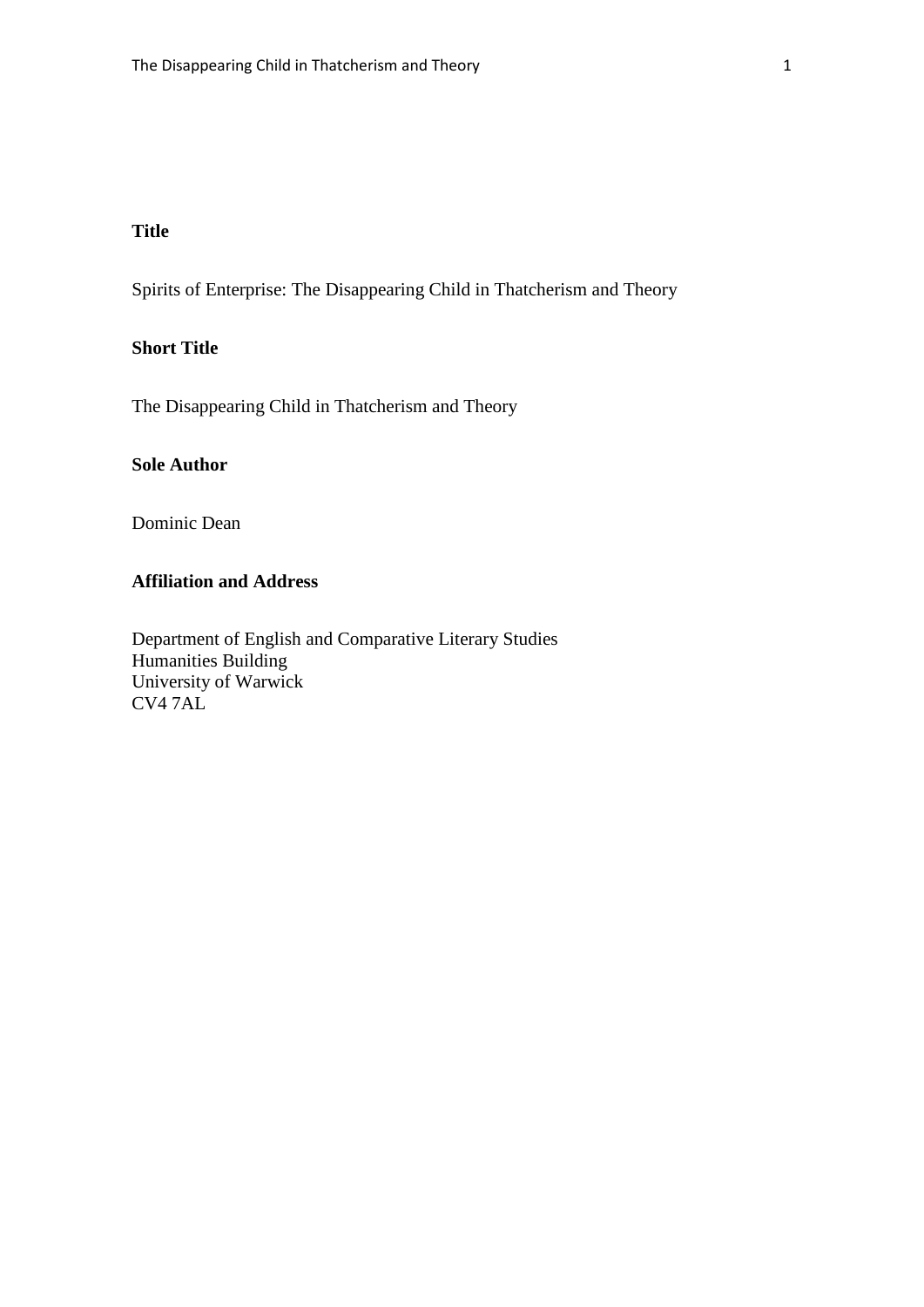#### **Abstract**

Thatcherism offered a promise of future prosperity based on unleashing the young male's ambition; simultaneously, its 'Victorian values' sought to retrieve a moral past. Literary depictions of Thatcherism make the child central to a resulting contradiction between imagined moral past and materialistic future.

The *disappearance* of the child recurs in Peter Ackroyd's *Hawksmoor* (1985), Ian McEwan's *The Child in Time* (1987), and Alan Hollinghurst's *The Line of Beauty*  (2004). These novels satirise how Thatcherism managed the contradictions in its vision of the future by attempting to regulate the child's ambitions. They even use the abducted, killed, or simply disappeared child to audaciously parody both the results of Thatcherite policy and contemporaneous practices of literary and psychoanalytic Theory, as each struggles to represent the child's interests in the future. Here Thatcherite materialism leads, unintentionally and ironically, to unacceptable material ambitions in the child.

#### **Keywords**

Thatcherism in literature, child disappearance, Theory, queer studies, Ian McEwan, Alan Hollinghurst, Peter Ackroyd.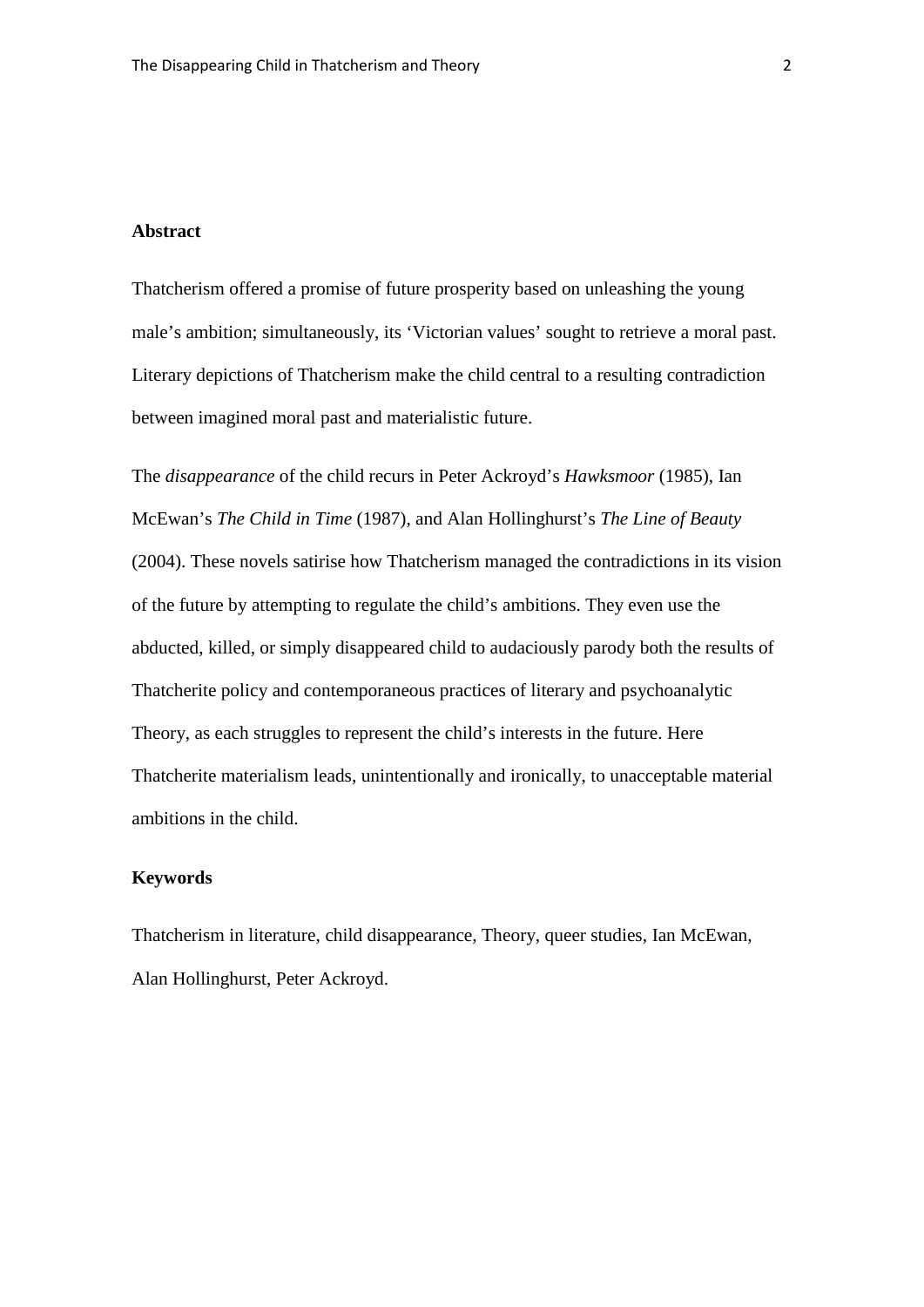#### **1. Thatcher's children**

Temporality is the problem [...] in any discussion of childhood.<sup>[1](#page-38-0)</sup> Playful waste [ $\dots$ ] allows for the possibility of historical change.<sup>[2](#page-38-1)</sup> 'The post-war era sentimentally ignored […] that children are at heart selfish, and reasonably so.'[3](#page-38-2)

Thatcherism offered a vision of the future, but one identified with the past – not the recent past, but an earlier reality imagined as both 'Victorian' and timeless producing contradictions, as Subroto and Clarke claim in *Margaret Thatcher's Revolution*:

While dreaming of creating a Britain for her father, Alderman Roberts, Mrs Thatcher has left us a Britain fit only for the likes of her son.<sup>[4](#page-38-3)</sup>

As this oedipally resonant metaphor acknowledges, Thatcherism's emphasis on setting entrepreneurial young men<sup>[5](#page-38-4)</sup> free from the post-war order (which stood accused of frustrating their ambitions) was frequently alleged to conflict with its own moralising rhetoric. [6](#page-38-5) The child, in whom Thatcher's government had a pronounced interest, appears at this conflict's centre.

Two very different pieces of legislation, passed only months apart, demonstrate Thatcherism's interest in the child. The 1989 Children Act (after which Ian McEwan named a 2015 novel),<sup>[7](#page-38-6)</sup> prioritises the child's interests in every situation where the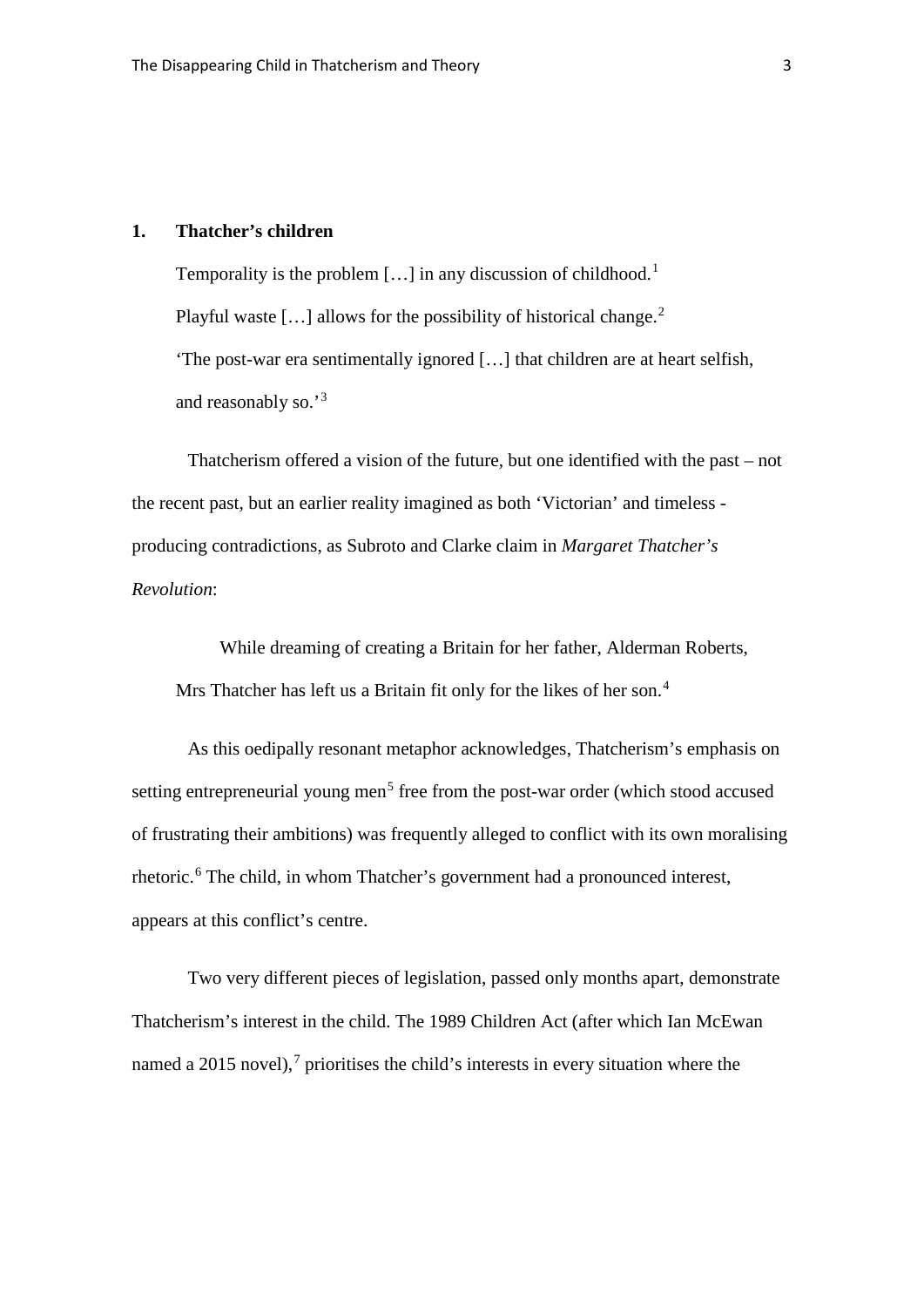authorities are required to determine them. [8](#page-38-7) Another law, the Local Government Act 1988, by its Clause 28 prohibited 'teaching of the acceptability of homosexuality as a pretended family relationship',<sup>[9](#page-38-8)</sup> a clause initially motivated by children being given books depicting gay relationships.<sup>[10](#page-38-9)</sup> (Clause 28 was a significant political impetus<sup>[11](#page-38-10)</sup> for the development of academic queer studies, which dominates contemporary analysis of literary children, in Britain.) Both Acts were concerned with how the future would be affected by the child's encounters with the adult world – encounters either educational or physical, the latter imagined at worst as the child's abduction or abuse (according to Rose, 'one of the traumas of the  $1980s$ ').<sup>[12](#page-38-11)</sup> Both sought to recognise the child's interests in the future. Nevertheless, Clause 28 explicitly mandates the *non*-recognition of the experiences of certain children, as though such withdrawal of recognition would change reality (indeed, some realities *did* change following Clause 28). [13](#page-38-12) By this, Thatcher intended to reverse the 1960s' alleged introduction of 'a radically new framework within which the younger generation would  $[...]$  behave<sup> $14$ </sup> and replace this with another future where greed and good would be reconciled, and where the ambitious (particularly male) child would be rewarded, not punished, for his aspirations.

However, the persistence of the disappearing – abducted, exiled or killed - child in literary representations of Thatcherism queries whether Thatcher's children have any future at all. Here, the future Thatcherism finds most difficult to manage turns out to be the one it ostensibly promotes, the one promised by the child's ambitions for material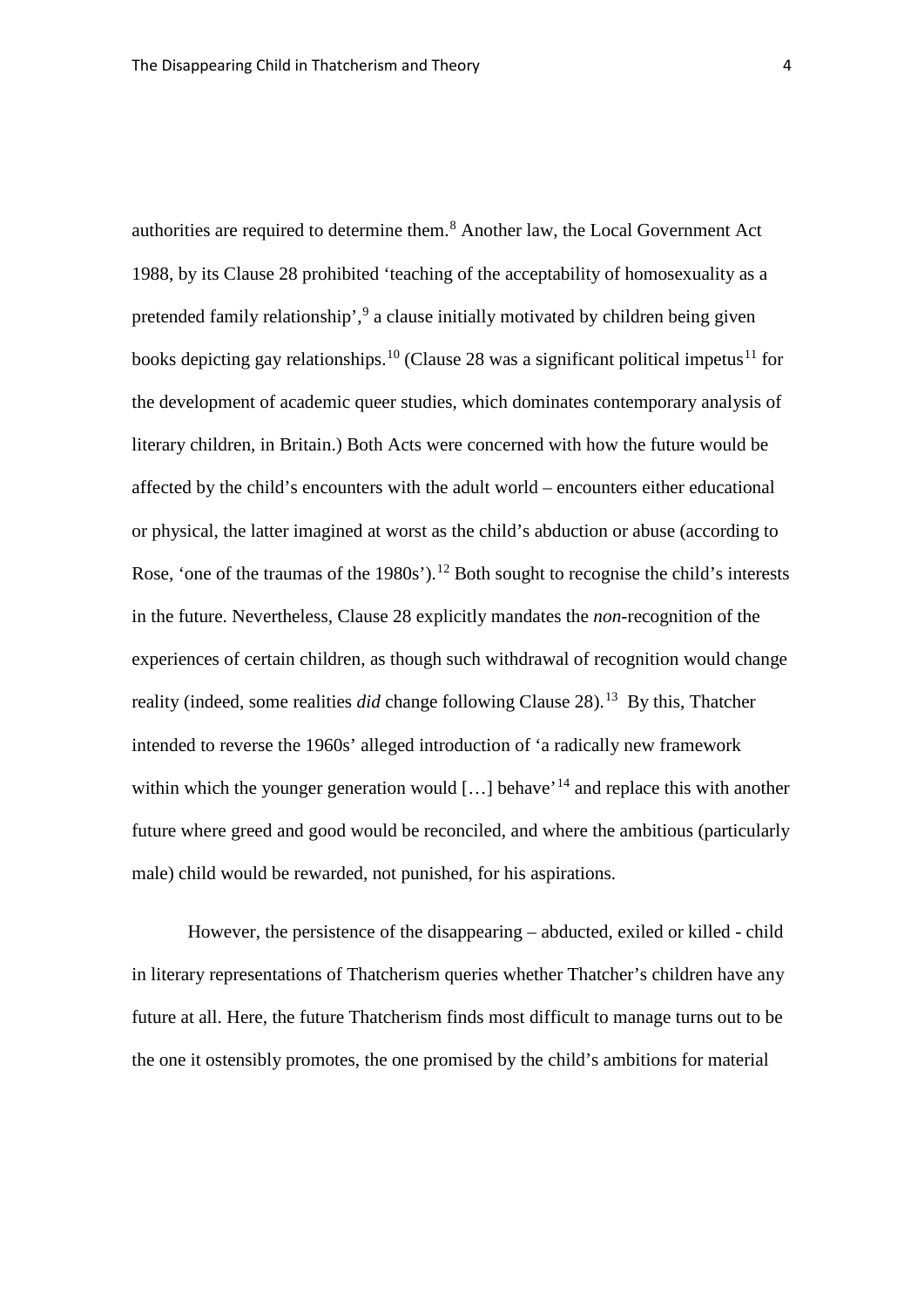pleasures; Thatcherism's willingness to withdraw recognition from these ambitions when they apparently become perverse manifests itself in fiction as these child disappearances. This withdrawal paradoxically *creates* a recognisable moral and ideological image of the child that replaces the interests of real children. These novels also suggest, though, that both Thatcherism, and the Theory through which we might critique its actions, unexpectedly share in the struggle to represent the child's interests in the future.

In the novels, individuals of varying ages appear (and disappear) as children<sup>[15](#page-38-14)</sup> – Kate in *The Child in Time* is three; most of Dyer's victims in *Hawksmoor* are entering puberty, whilst his killings of them stem from his own desires in infancy; but Charles in *The Child in Time* and Nick in *The Line of Beauty* are adult males whose own inner children become exposed. 'Theory' refers here primarily to practices of literary criticism informed by psychoanalytic and queer frameworks, often developed partly in response to 1980s politics, [16](#page-38-15) through which the latter novels have not only been interpreted, but with which their authors have degrees of explicit and implicit engagement. 'Thatcherism' refers to the programme combining free-market economics and social conservatism pursued by Margaret Thatcher from 1979 to 1990.

\*\*\*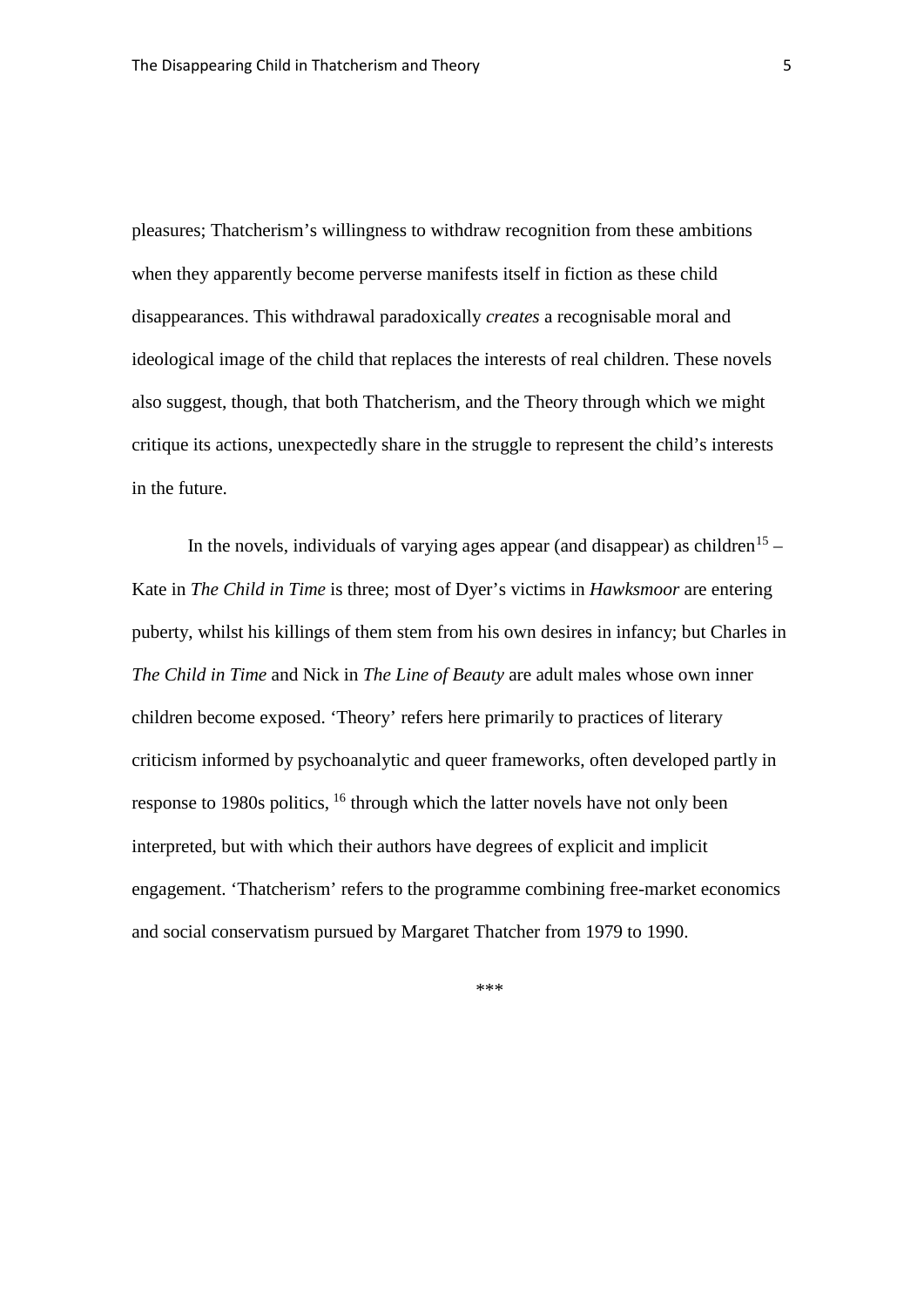Proclaiming a return to 'Victorian Values', Thatcher added, 'they are also perennial values'. [17](#page-38-16) Freezing 'history into essence', [18](#page-38-17) Thatcherism abolished 'uncertainty by suggesting that the future could be lived through the past'.<sup>[19](#page-38-18)</sup> This future was also to indulge material ambitions, those of entrepreneurial young men in particular, despite Thatcher's avowed opposition to amoral consumerism.<sup>[20](#page-38-19)</sup> Not only opponents of Thatcherism, but sympathetic writers of its history like Baroness Thatcher's authorised historian Charles Moore, agree that Thatcherism's emphasis on materialistic opportunity – and the ambitious 'new men' to whom its appealed - was central to its political success,  $2<sup>1</sup>$  and yet that Thatcher's struggle to align this with 'Victorian' morality was a genuine one (even if resolved more easily by her than some others).

As noted, Thatcher succeeded in squaring this circle partly by emphasising her programme's contrast to another future emerging in the 1960s and 1970s, a 'period of obsessive and naive interest in "youth"' characterised by *frivolous* materialism:

A whole 'youth culture' [showed] vibrancy and talent, but this was also in large degree a world of make-believe. A perverse pride was taken in Britain about [….] Carnaby Street in Soho, the Beatles, the mini-skirt […] They concealed the real economic weaknesses  $[...]^{22}$  $[...]^{22}$  $[...]^{22}$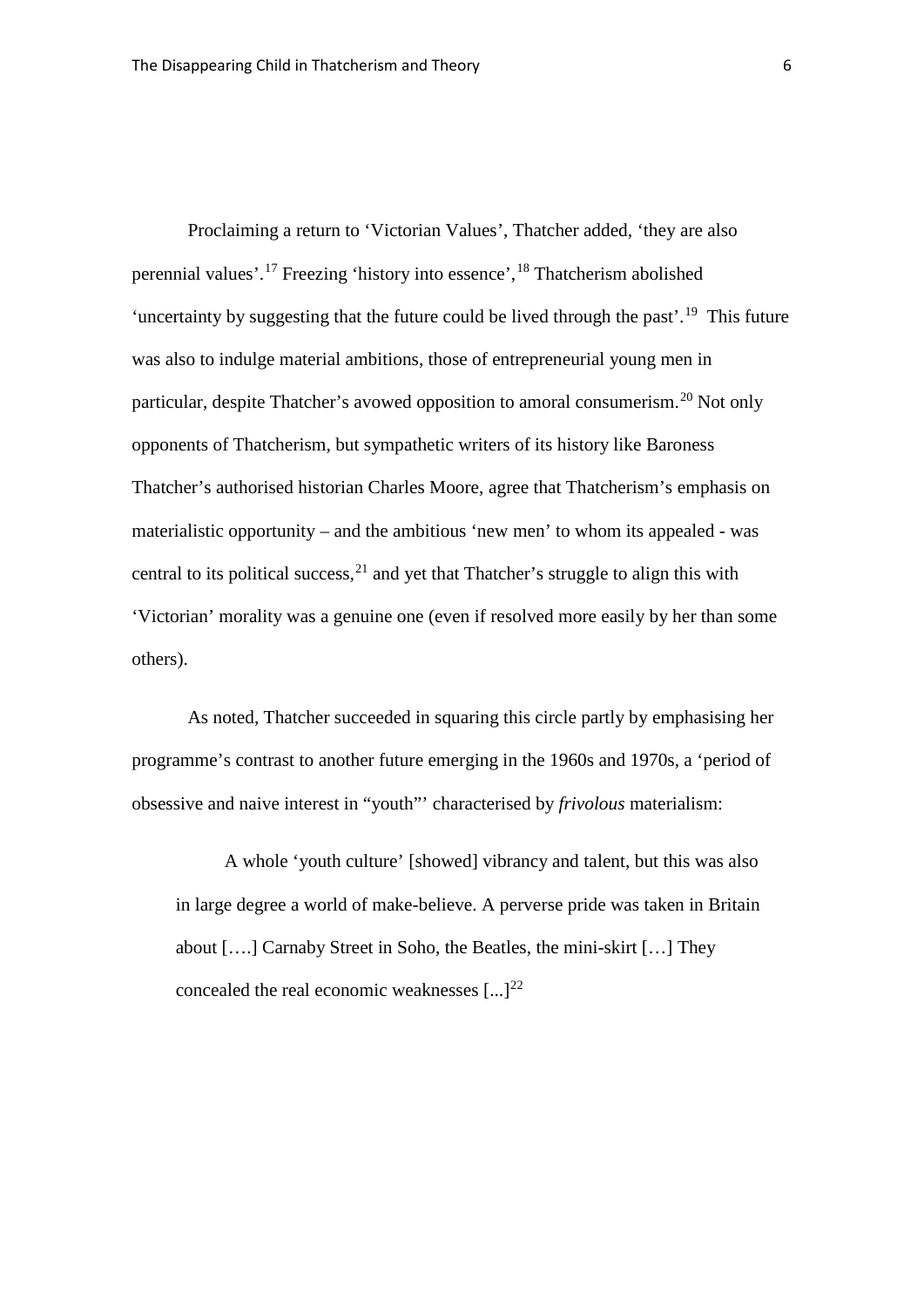Whether or not Thatcher's prognosis was economically accurate, its own focus seems, as Christopher Hitchens remarked, 'more aesthetic than economic'<sup>[23](#page-38-22)</sup> (Thatcher also claimed that the Bloomsbury Group's 'rejection of the Victorian virtues in their own behaviour' corrupted Keynesian economics).[24](#page-38-23) Thatcher's (perhaps unexpected) ambivalence towards entrepreneurial ambitions here implies an association between youth (and ultimately, childhood, as 'make believe' hints) and political dissidence. 'Make believe' and 'perverse pride' echo the 'pretended' families targeted by Clause 28, similarly perceived as products of the 1960s.

Adam Phillips argues that 'morality is the way […] we redescribe desiring so that it seems to work for us',<sup>[25](#page-38-24)</sup> and the Thatcher government reconciled its leader's ambivalence towards materialistic consumption through a combination of 'social cohesion alongside the creation of wealth through private enterprise' as 'the two conditions of our future progress […] it worked for the Victorians'. [26](#page-38-25) 'Make-believe' disturbed Thatcher's Methodist notion of future pleasures as a reward for the repetition of past virtue; these pleasures were instead offensively unproductive. The accusation of 'perverse pride' suggests a phobic displacement of the fascinations of images of excess - protesting too much, perhaps, because Thatcher's own government was itself claimed to have unleashed materialistic frivolity amongst certain young people: 'yuppies' and City Boys.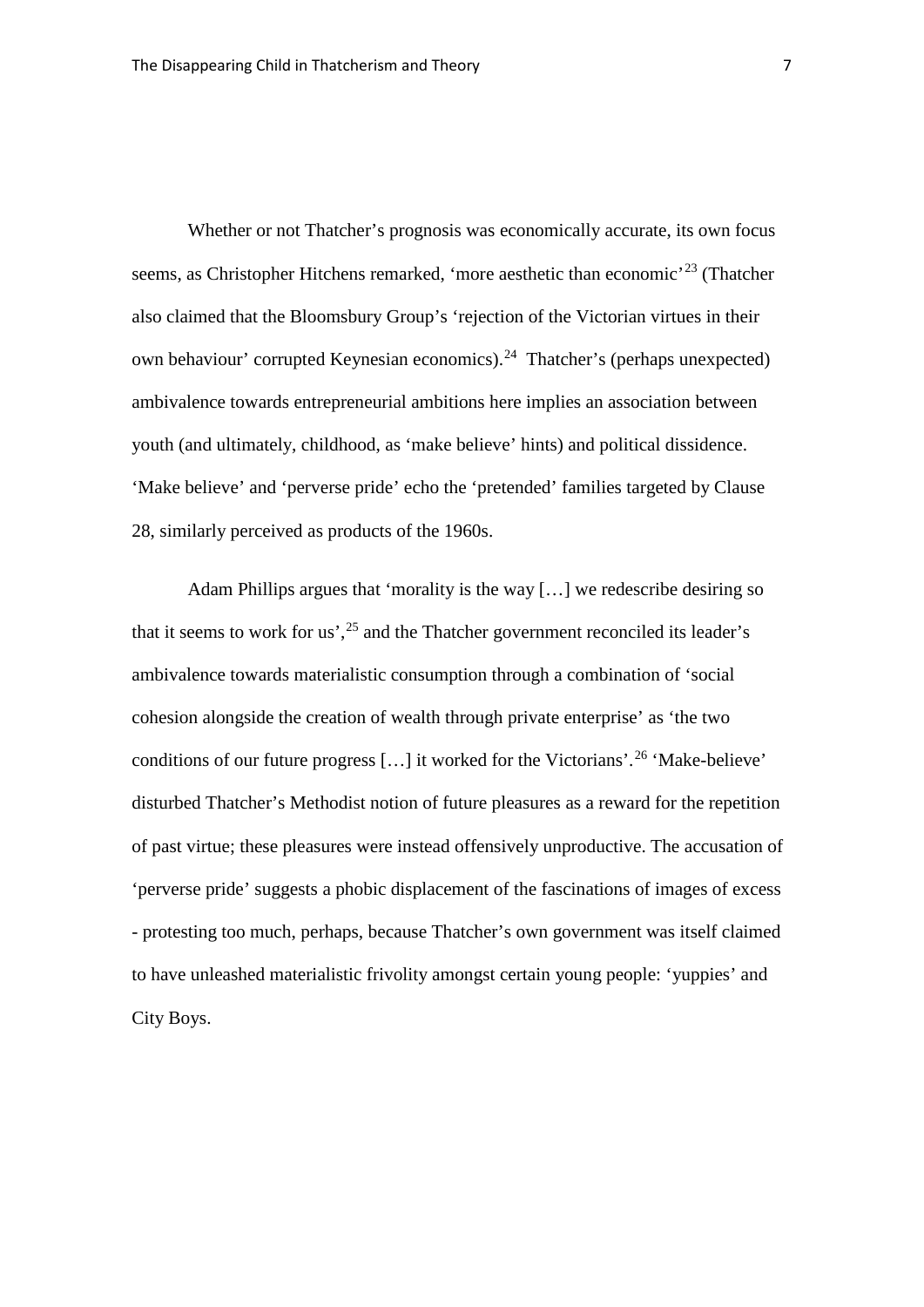Attempting to unite the unconscious drives of childhood greed and its afterlife in the aspirational young (particularly male) adult with the superego of Methodist morality, Thatcherism encouraged young men to gain *more* material goods in the belief that 'more' need not lead to the creation of social and historical change; yet 'more' and 'different' may not be so easily separable, according to the texts we'll consider.

#### **2. Images of Tomorrow**

Literary representations of Thatcherism consistently depict recognition, or its denial, as fundamental to the political project, indicated *inter alia* through repeated associations between Thatcherism and visual fantasy, as in *The Line of Beauty*[27](#page-38-26) and Thatcher's appearance in *The Assassination of Margaret Thatcher* (2014). [28](#page-39-0) On the night of the 1987 General Election, the TV satire *Spitting Image*[29](#page-39-1) parodied *Cabaret*'s  $(1972)^{30}$  $(1972)^{30}$  $(1972)^{30}$  scene where a beautiful Nazi youth sings 'Tomorrow Belongs to Me'. Here, the boy – prepubescent, but dressed as a City Banker, the image of Thatcherism's materialistic promise - fades disturbingly into the grotesque Puppet-Thatcher before a series of cuts to images of environmental degradation, economic chaos, and closing hospitals. Finally, Thatcher repeats, voice echoing, 'tomorrow belongs to me'. This demand to recognise a vision of tomorrow, the sketch indicates, depends on *not*  recognising the future actually emerging, replacing it with the vision of a fantasy-child as 'tomorrow'. Here the Thatcherite future, supposed object of the child's fascination, transforms him, embodiment of that future, into becoming himself the object of adult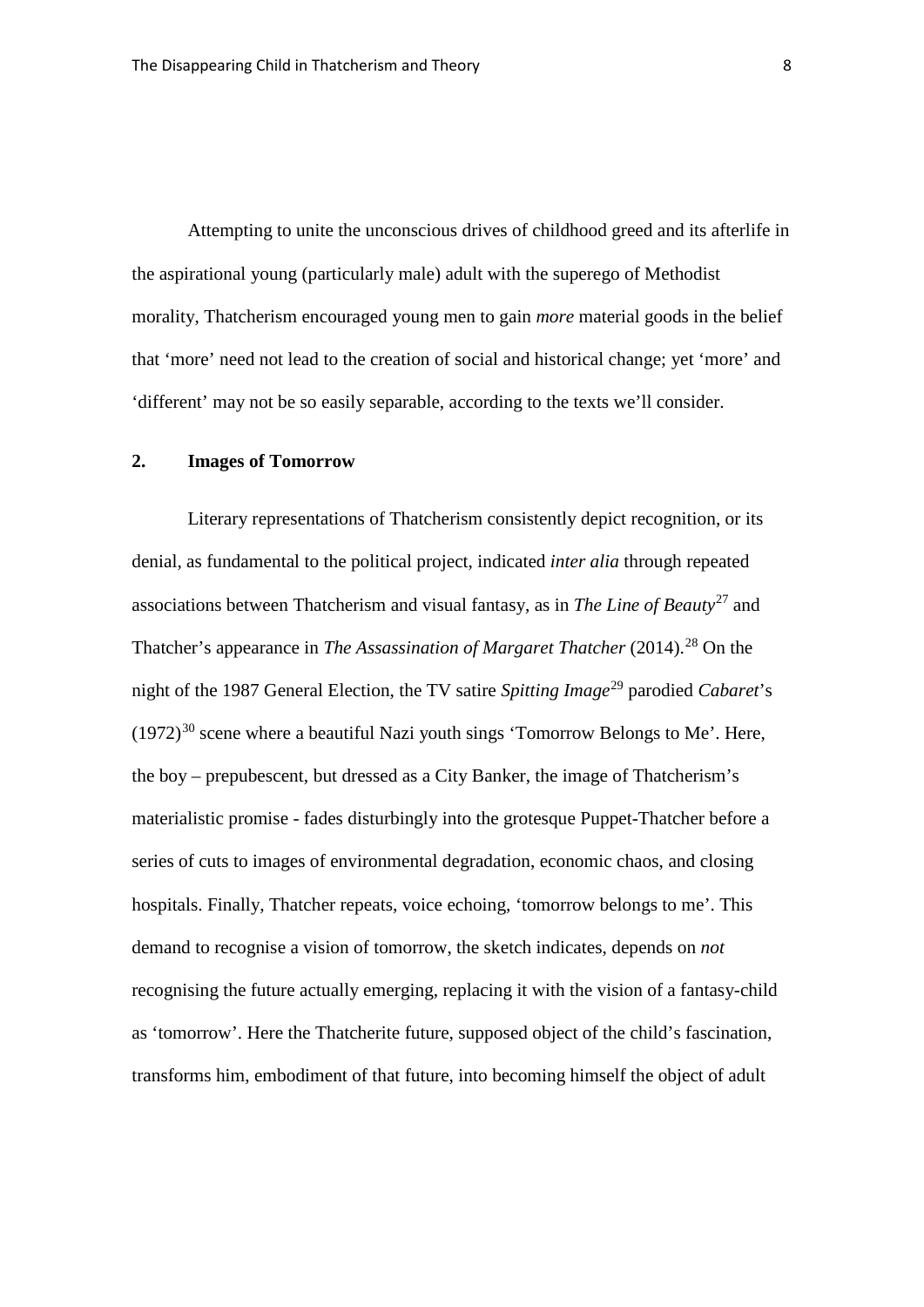fascinations (a hypocritical transference dramatised as the grotesque Thatcher/child juxtapositions). This circular fantasy ends, naturally, any possibility of disruption from the child's own imagining of 'tomorrow'.

This was both a literal child and a 'child within' the adult, as his City Banker dress suggested, a fantasy of an essential inner child whose ambitions Thatcher, as grotesque oedipal mother, uniquely offered to fulfil. This parodied Thatcher's rhetorical alignments of the child with an imminent future where painful virtue would be rewarded with pleasurable prosperity, as when, in 1984, she affirmed the necessity of 'young people' learning 'the spirit of enterprise'.<sup>[31](#page-39-3)</sup>

This emphasis on *learning* a spirit that was supposedly essentially real anyway reflected with a belief that the child was at risk of being lured into the *wrong* future, evident in Thatcher's concern that 'children who need to be taught to respect traditional moral values are being taught that they have an inalienable right to be gay [...] that our society offers them no future'.<sup>[32](#page-39-4)</sup> If Thatcherism depended on combining conservative morality with individual pleasures, the child imagined in this speech unsettles that unity, provoking Thatcher's repudiation of a future where 'homosexual activists' sought 'the legal right to exploit the sexual uncertainty of adolescents'.<sup>[33](#page-39-5)</sup>

Collapsing the disappearance of the child's innocence into his imagined actual abduction, Clause 28 targeted gays as responsible for 'disappearing' the child, but its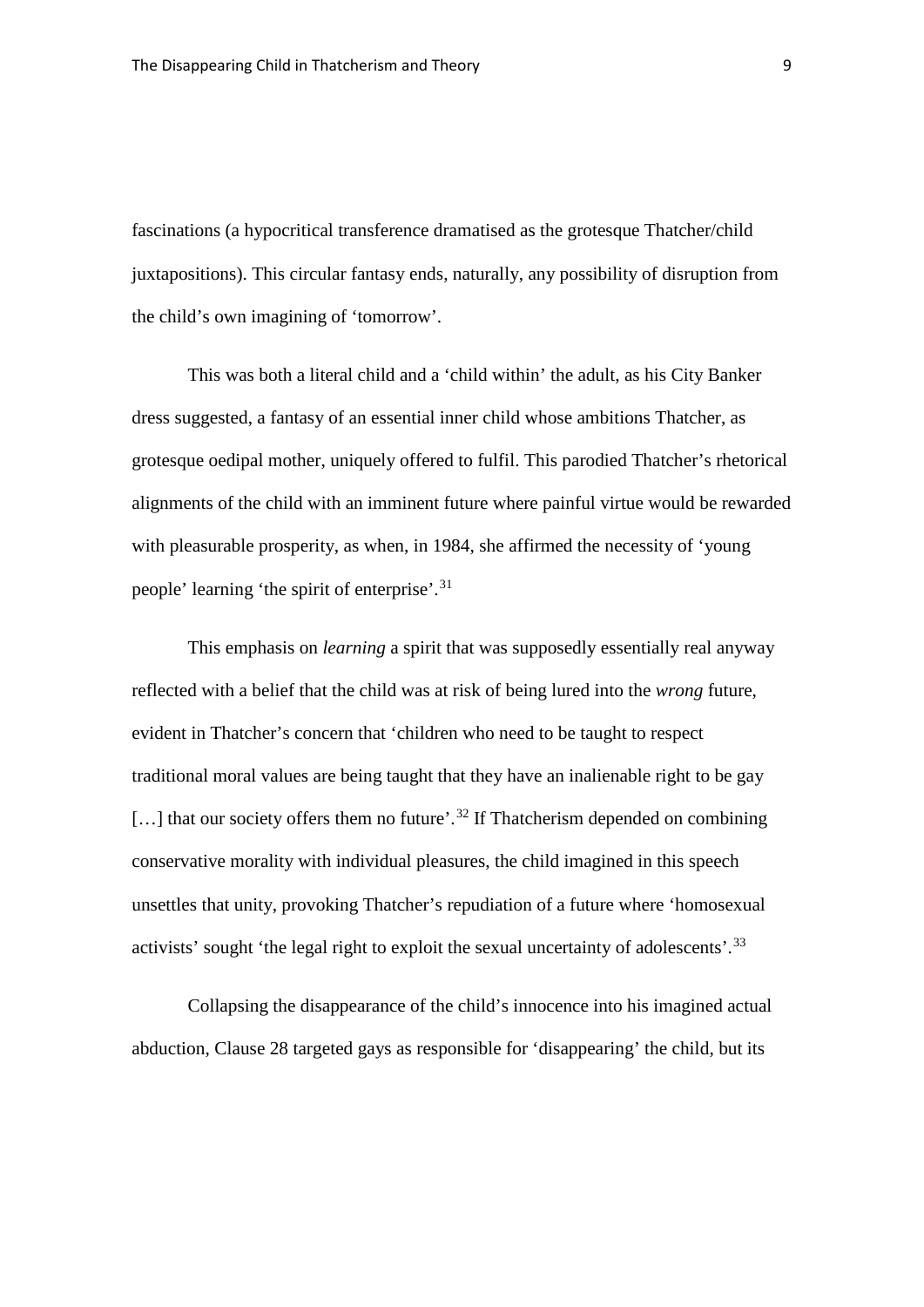presentation also cast children themselves as potential participants in their own disappearance. Baroness Knight, who introduced Clause 28 in Parliament, suggested that queer images would incite the child's pleasurable fascination: 'brightly coloured pictures of little stick men [that] showed all about homosexuality and how it was done'. [34](#page-39-6) Here the child is inscribed, as Steven Bruhm says, 'as both the thing we wish the child to be and the thing that actively resists [it,] both the quality of a child and that quality's undoing'. [35](#page-39-7) The sense that the child might be drawn merely into *playing* gay, with unintended consequences, casts the scenario imagined by these proponents of Clause 28 in similar terms to how Thatcher characterised 1960s and 1970s fashions and music, both supposedly derived from childish fascinations that turned to perverse adult ambitions. In both cases, an economic aesthetic is used to associate this supposedly dangerous frivolity with a lack of productivity, with the warning of serious danger if such frivolity goes unchecked, if the 'uncertainty' allows itself to be 'exploited'.

Clause 28 proposed to intervene in the child's imagined reading, refusing recognition to queerness – dismissed as essentially a frivolous play - in order to control the future. Here precisely what Thatcherism elsewhere claimed to value in the child, his ambition and appetite for material pleasures, was recast as 'a disgraceful waste of money'.<sup>[36](#page-39-8)</sup> This repudiated an uncertainty that could only be conceived as unproductive; hence Clause 28's characterisation of children's reading as indoctrination betrays the unspoken fear that it might *not* be such indoctrination, but rather something far more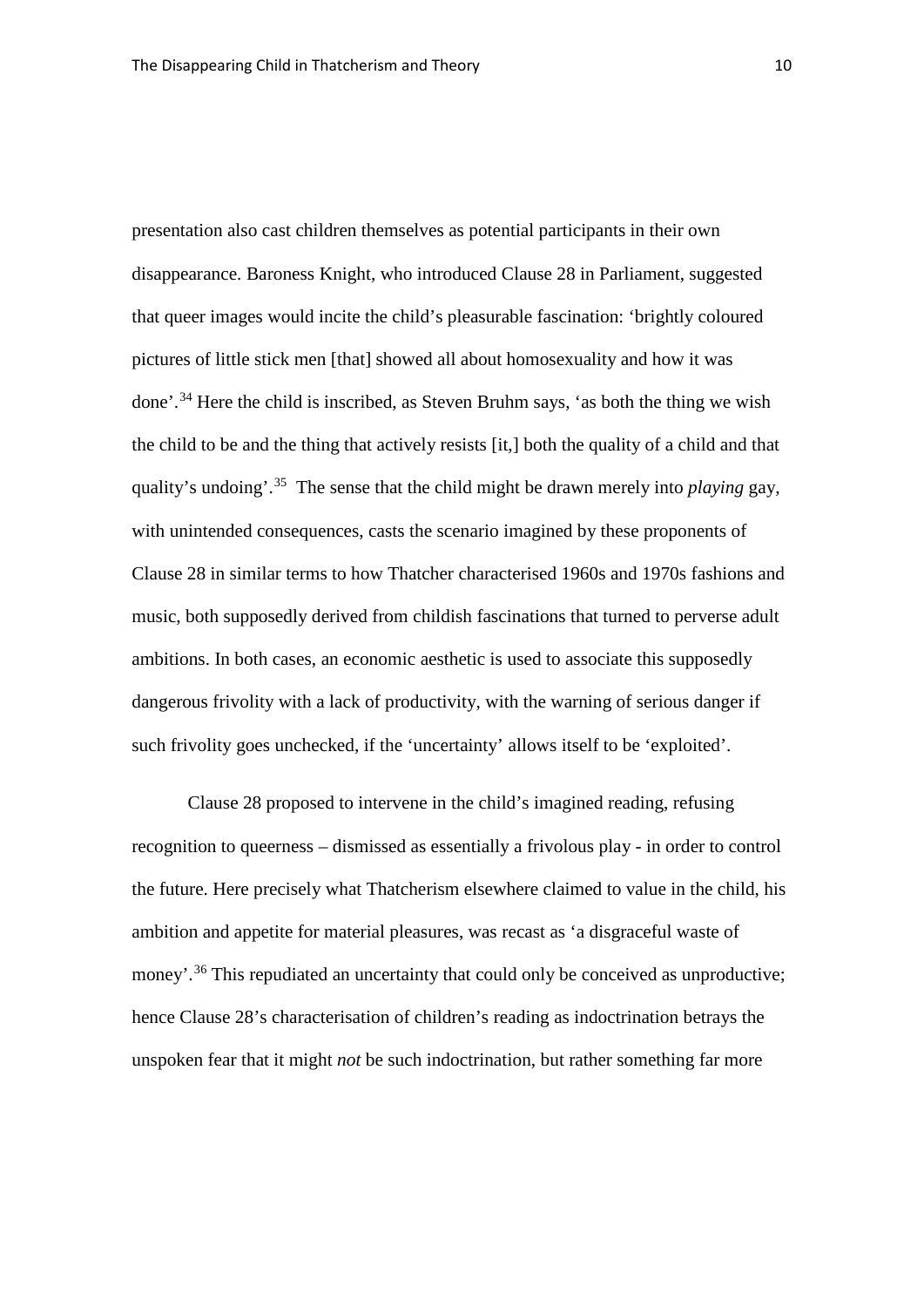indeterminate: the more the child reads, the less he can be read. Curiously, that which leads to condemnation of this act as wasteful also proves its real significance: this reading is imagined as *pleasurable* for the child. Here, the inconsistencies in Thatcherism's materialism uncannily and unwillingly expose the possibility of that which they would rather not recognise: the material possibilities for pleasure without moral or economic predictability, and the risk of eliciting such possibilities when eliciting the child's ambitions.

#### **3. Theory and Frivolity**

How might we, against Thatcher's wishes, further theorise the paradox of a political project that promises to indulge the child's ambitions, yet also fears them?

Adam Phillips argues that for the child, ambition is inextricable from pleasure. In play, the child encounters and remakes images of how she might be otherwise than adults believe her to be. However, the ambitions thus provoked are unpredictable; they expose an 'idiosyncratic privacy of transformation' in the child,<sup>[37](#page-39-9)</sup> who is disturbingly easily satisfied by play: 'There is no purpose to the child's life other than the pleasure of living it. It is not the child […] who believes in something called development.'[38](#page-39-10)

For Phillips, the child's fantasies may be a 'fiction', but 'a fiction of prolific consequences', [39](#page-39-11) though these consequences are neither recognisable nor predictable for the adult. In terms that recall both Clause 28 and Thatcher's phobia towards the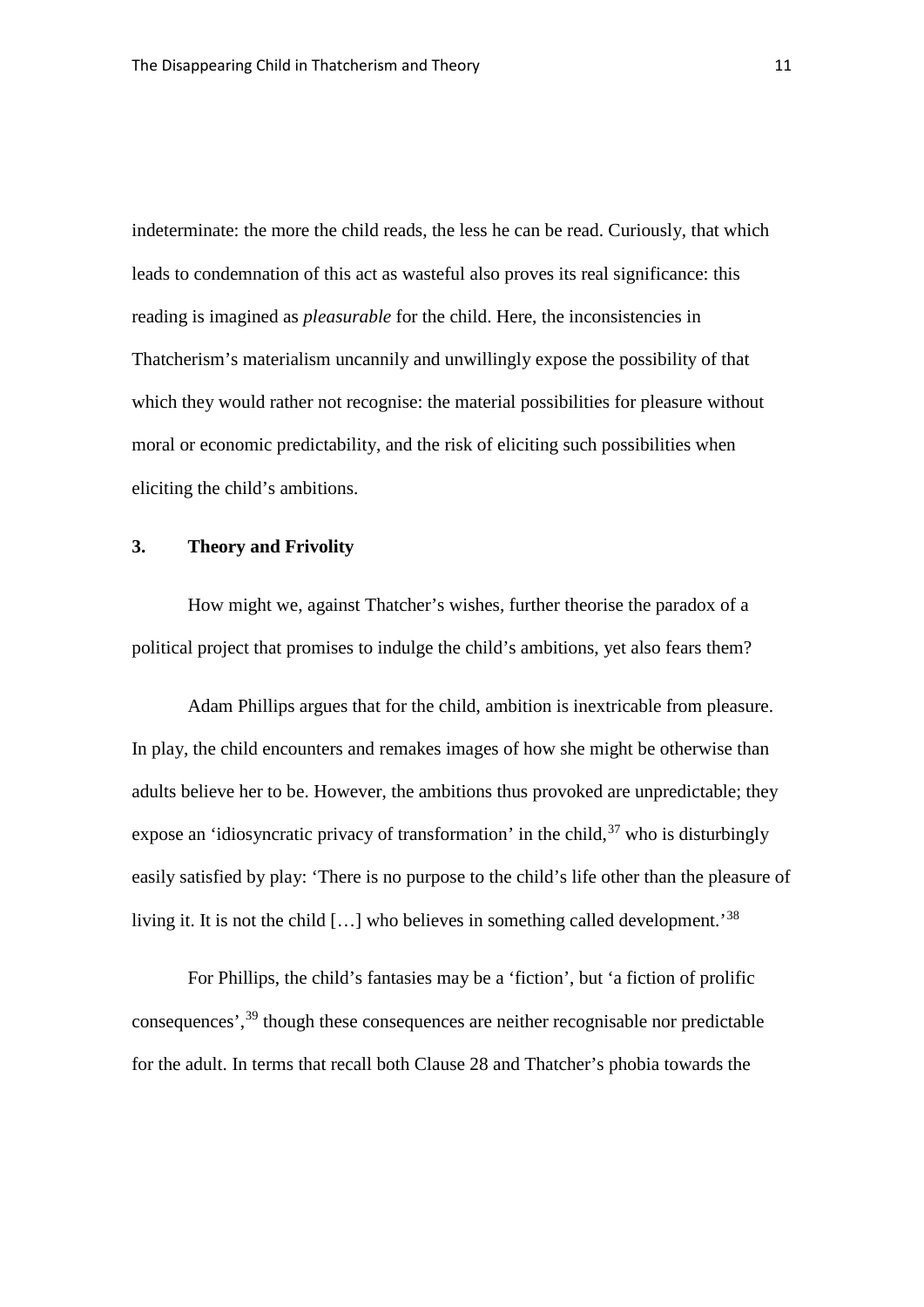1960s and 70s, Phillips notes that these fantasies, and the play from which they arise, can only be understood by adults as frivolous, yet intimidating.

Thomas Docherty has similarly argued in more directly political terms that 'playful waste<sup>'[40](#page-39-12)</sup> – wasteful because it refuses demands for predictably productive use of time – is essential to the formation of a meaningfully different future and therefore meets hostility from the authorities. Similarly, for Phillips, the child's frivolities affect the adult world, but in persistently unpredictable ways, this unpredictability rooted in the privacy of the child's experiences.

Lee Edelman's influential *No Future: Queer Theory and the Death Drive*   $(2004)^{41}$  $(2004)^{41}$  $(2004)^{41}$  describes how the child's image underpins a conservative politics (particularly the American conservative turn from the 1980s onwards that paralleled British Thatcherism), demanding prioritisation of a future that never comes and yet cannot be contested. Edelman pointedly notes that this refuses the futures of particular real children, those who grow up queer; we shall later find this scenario played out in some literary representations of Thatcherism. Edelman argues that the association of the queer with death should be embraced, as the negation of the image of the child, a negation he calls queerness.

Edelman's arguments politically complement Serge Leclaire's more domestically-situated revision of the oedipal scenario in *A Child is Being Killed* [42](#page-39-14)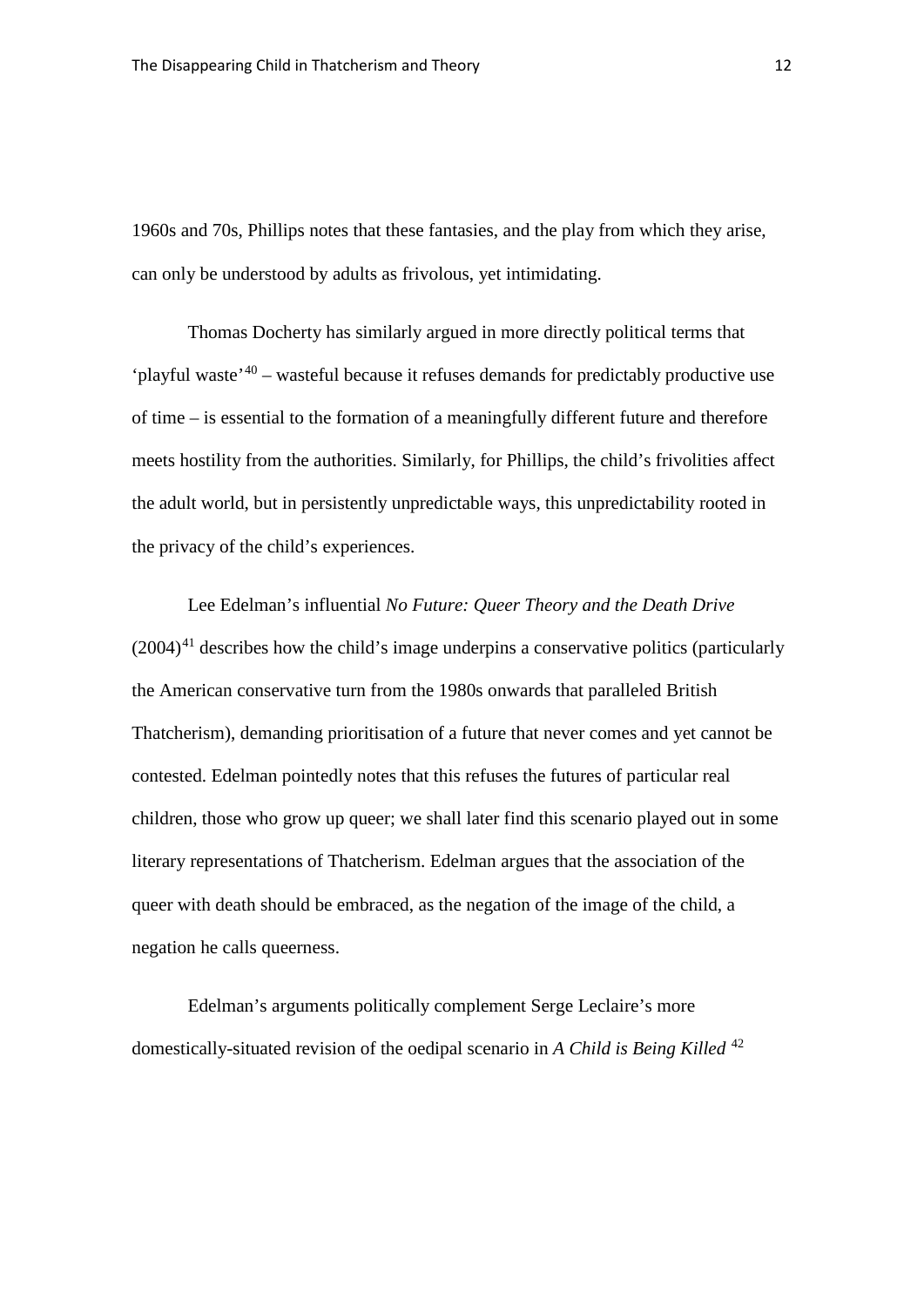(which, despite Leclaire's contrasting Lacanian framework, is also suggestively compatible with Phillips). Here conflict enters the child's life primarily as the image of the child himself imposed by the parents, which interrupt his free play and produce a persistent wish to destroy that image and regain his pleasurable, creative and private freedom. The child's fascination with images – one of the ways in which he makes private play and re-makes the world presented to him – can be transformed into adult scrutiny of the child *as image*, within which his ambitions can be adapted for adult wishes.

Unlike Leclaire, Edelman seems somewhat uninterested in the relationship between children themselves and their image as used in the dominant socially conservative order, whilst in identifying a position of absolute negation, Edelman ignores the conservatism inherent in prioritising the act of identification itself. He claims that queer theory 'suggests a refusal […] of every substantialization of identity',<sup>[43](#page-39-15)</sup> yet nevertheless in practice - including his own reading practice in the case studies of *No Future* - the queer comes to be a rather substantial figure itself, one demanding recognition.

As Lesnik-Oberstein has pointed out, Edelman's assumptions constitute an example of how 'the child has a tendency to recur as a foundational or essential real, even in some queer […] theoretical writings which express an explicit commitment to questioning essentialist notions of identity'.<sup>[44](#page-39-16)</sup> As she says, <sup>[45](#page-39-17)</sup> Edelman's drawing of an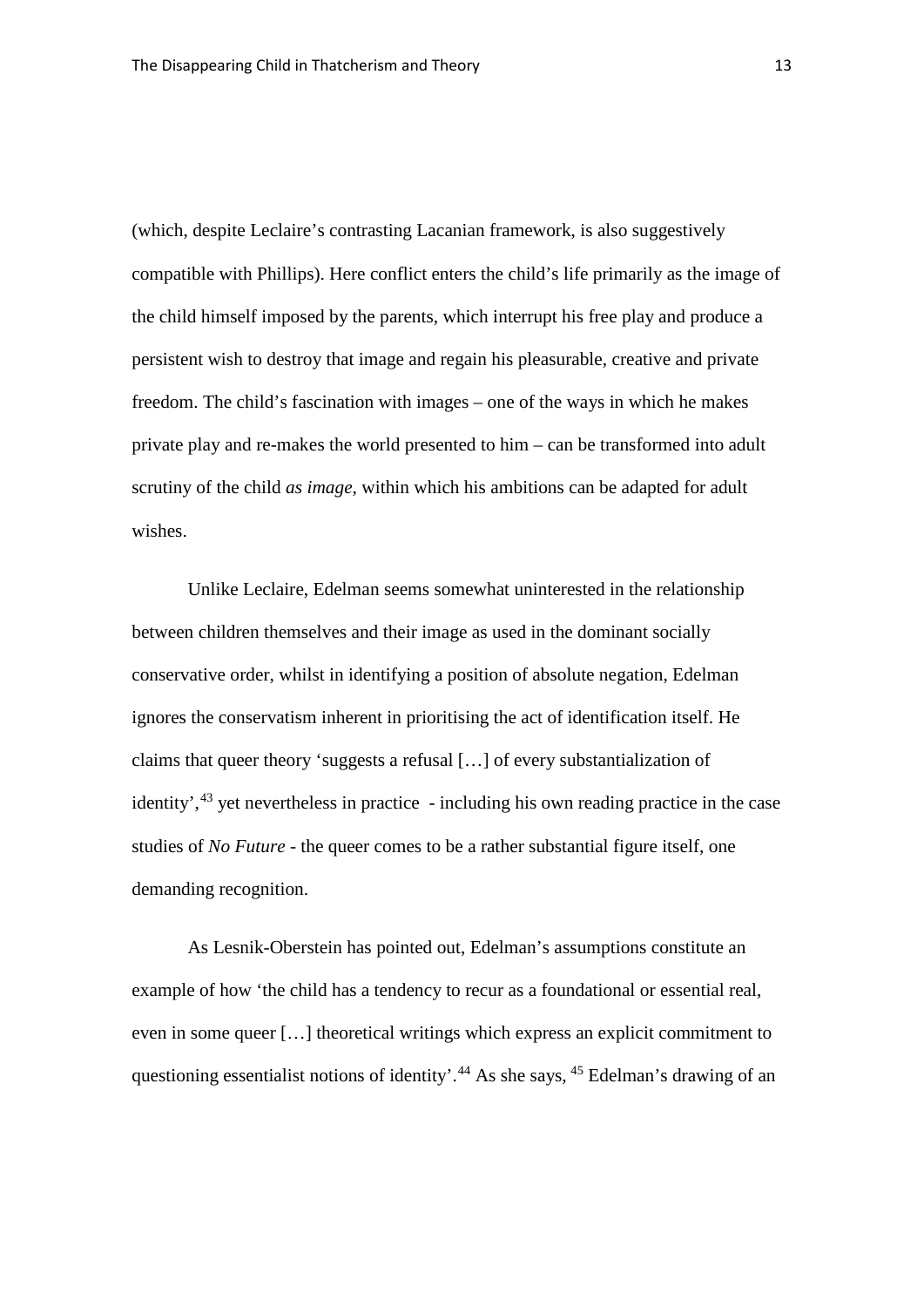opposition between image and real child both fails to acknowledge the mutual contamination between the image and the real (and thus counters one essentialism with another), and having repudiated the image, fails to engage the conditions of the real child, rather tacitly presuming that correct recognition is a sufficient aim for analysis.

In both the conservatism Edelman attacks and the criticism he advocates, a recognisable image or figure becomes, in practice, a condition for interest in the child. This avoids a more genuinely radical potential in the child's reading, as Clause 28 tacitly acknowledged in its concern with an uncertainty or frivolousness that, whilst certainly associated with queerness, also goes beyond it.

Such reading here is both a material  $act - it$  can be physically prevented - and yet a private one too, its implications neither recognisable nor predictable. Following Phillips and my own reading of Thatcherite anxieties, we can observe that reading for the sake of pleasure alone (playful and wasteful reading) frustrates any recognition of some essential quality as the justification for permitting its own material conditions. (If this risks 'pleasure' coming to sound as substantial and recognisable as queerness is for Edelman, Phillips' emphasis on its intimidating privacy for the adult observer warns against this.) Thatcherite materialism's own emphasis on pleasure ironically and uncannily leads to this frustration of recognition in the texts discussed here.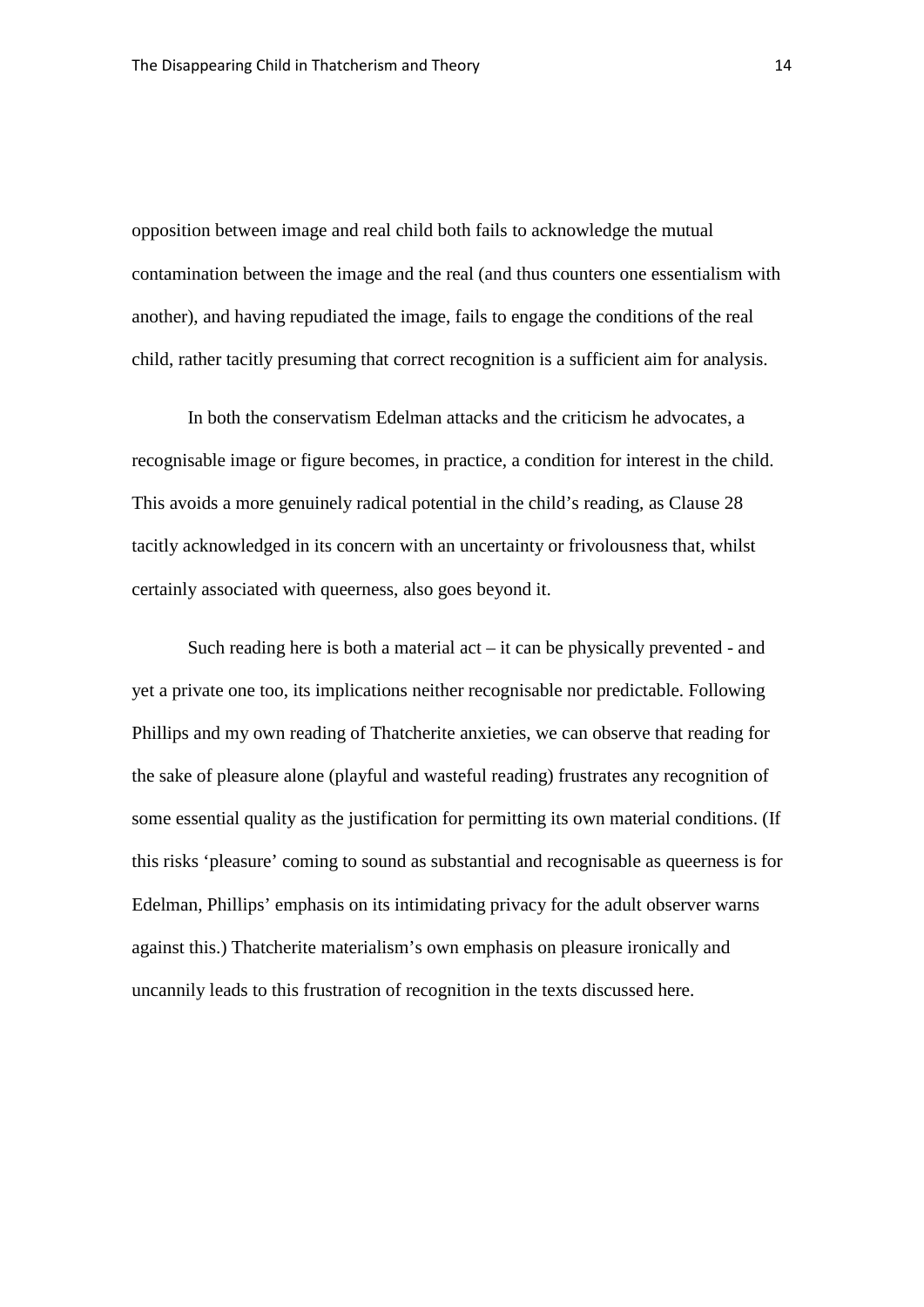The children we find in these texts do not suggest that Thatcherism fails to fulfil their ambitions because of some essential characteristic in the child that denies all fulfilment. Rather, Thatcherism's failures are precisely because, as Phillips points out, in unpredictable but significant fashions, the child *can* sometimes fulfil his ambitions in ways that fall outside the existing adult social order, ways that frustrate predictable recognition. These successes will inevitably be received as simultaneously frivolous and profoundly dangerous. Thatcherism's hostility to the times and spaces of pleasurable reading and its fascinations, and the new and adapted ways of living these can produce, is a hostility towards history itself as the potential for change; as Docherty says, 'playful waste [...] allows for the possibility of historical change'.<sup>[46](#page-39-18)</sup>

Leclaire defines the 'work of psychoanalysis' as 'a way to locate unconscious representatives without claiming that any translation [...] can be absolutely faithful'.<sup>[47](#page-39-19)</sup> Curiously, this demand makes most sense when transferred to politics and criticism, and applied to children, if taken literally: where will the child's play be located – where, in what conditions, will it be allowed to happen? This is the same question demanded by Clause 28, with its hostility to the idea of representing aspects of the child's experience that we know to exist but which we nevertheless cannot perfectly recognise, and whose consequences are truly 'entrepreneurial' precisely in that they cannot be predicted; they begin with mere pleasure. Whereas Thatcherism figures pleasure as the potential *end* of a process, a reward for virtuous adaptation to an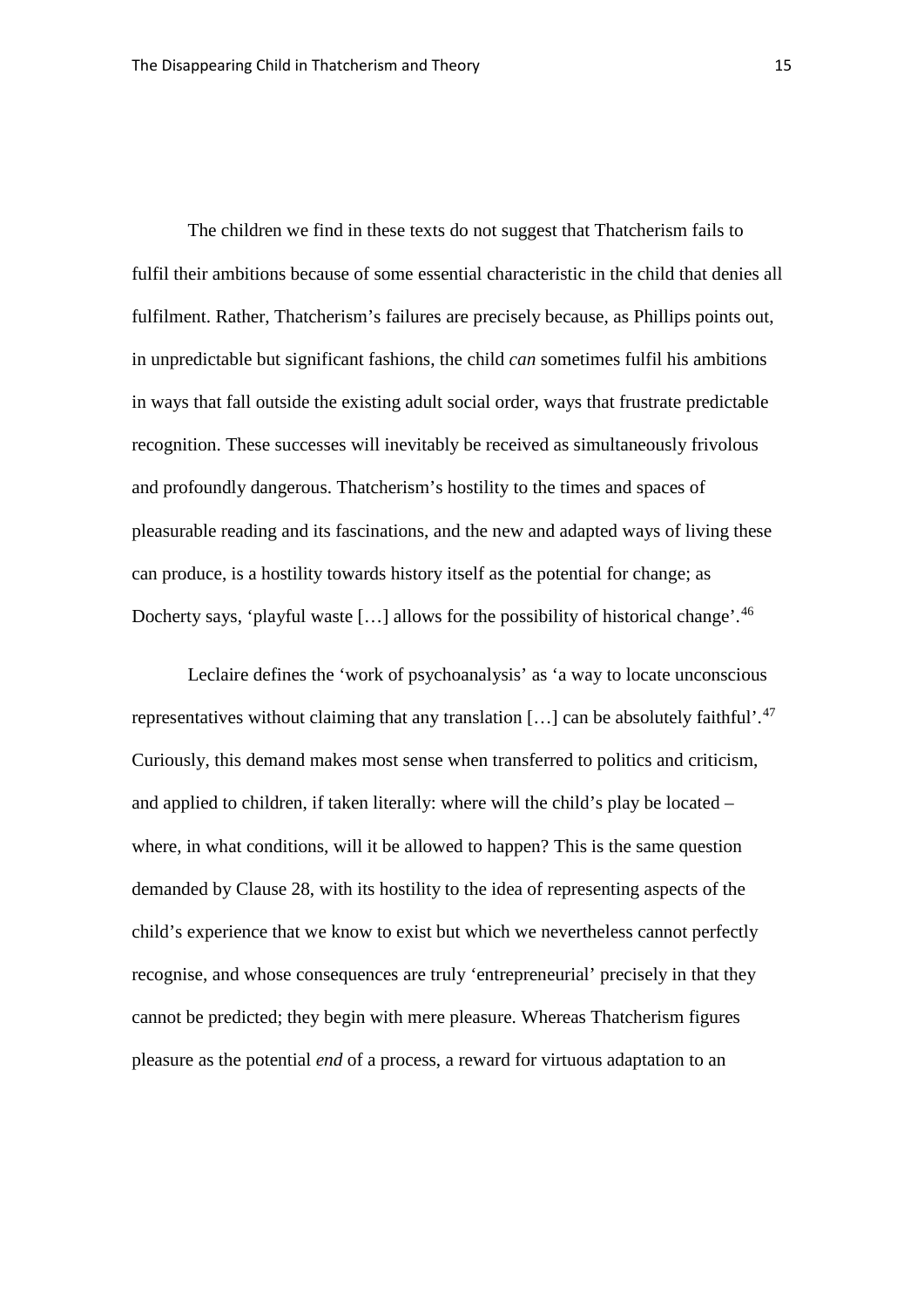ultimately satisfying social order, here the child's pleasure can surely only ever appear as a disruptive, uncertain *beginning*. Hence, Thatcherism disappears the child, by the peculiar method (correctly described in other contexts by both Edelman and Leclaire) of creating an image of the child that demands recognition.

#### **4. Children lost outside, found within.**

Ian McEwan's 1987 novel *The Child in Time* uses child disappearance as the central metaphor<sup>[48](#page-39-20)</sup> in its 'dystopian, ecofeminist critique'<sup>[49](#page-39-21)</sup> of Thatcherism. Stephen, a children's author, finds that his three-year-old daughter Kate has disappeared in a supermarket (Thatcher's 'super market' as moral threat). Despite frantic searching, Kate remains forever missing. The novel narrates the failed search alongside Stephen's psychological retrieval of his own childhood, his co-option on the 'Prime Minister's Official Commission on Child Care', and the peculiar case of his associate Charles Darke. Throughout, the figure of the child attracts paranoia and aggression; Stephen himself is occasionally suspected of child abuse.<sup>[50](#page-39-22)</sup>

Quotations from an 'Authorised Childcare Handbook' begin each chapter, aligning the child's nature with an essentialist, atemporal economic system demanding an educational counter-reformation: 'The post-war era sentimentally ignored […] that children are at heart selfish, and reasonably so'. [51](#page-39-23) This cancellation of post-war progress, indeed of *any* meaningful social change, makes it impossible, McEwan hints,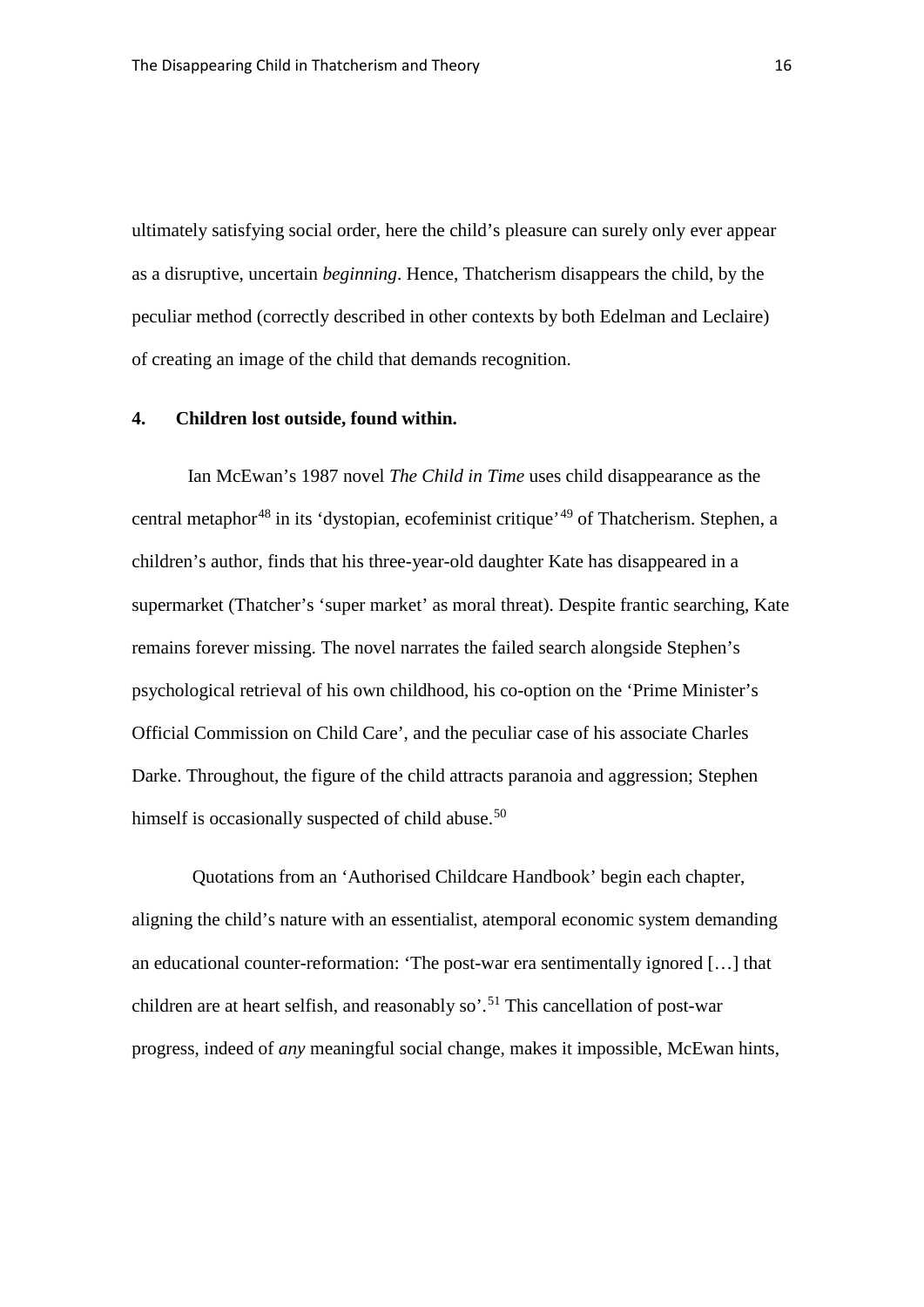to imagine the future at all: The child *in time* – dynamic, curious, ambitious - must accordingly be disappeared. Yet not only Thatcherism disappears children: Multiple competing agendas ensure the child is 'extensively theorised [and] dissolved in an empty succession of meanings',<sup>[52](#page-39-24)</sup> as when the Commission's sterile arguments seek to determine appropriate children's reading material and methods (echoing the real contemporaneous Clause 28 debates). A variety of educational and psychoanalytic theories are satirised in these discussions, in which the child's reading attracts particular hostility, as a private and unproductive act with unpredictable consequences (the disappeared Kate, notably, liked to read).

Official paranoia towards actual children is matched by the indulgence offered to the child imagined within the adult; as Darke, originally Stephen's entrepreneurial publisher, later politician, says: 'This book is not for children, it's for a child, and that child is you [Stephen]'. [53](#page-39-25) The Prime Minister - an unnamed Thatcher in playfully thin disguise, Darke's patron and 'the nation's parent [in] collective fantasy'[54](#page-39-26) with special interests in children's policy - releases previously repressed materialistic ambitions in the young male. His greed can be infinitely indulged, but on condition that this greed (which the handbook identifies with the child) is recognisable and predictable, trapped in oedipal debt to the mother who has eliminated frustrating post-war paternalism and recovered the supposed reality of the essential child - both within the adult, driving his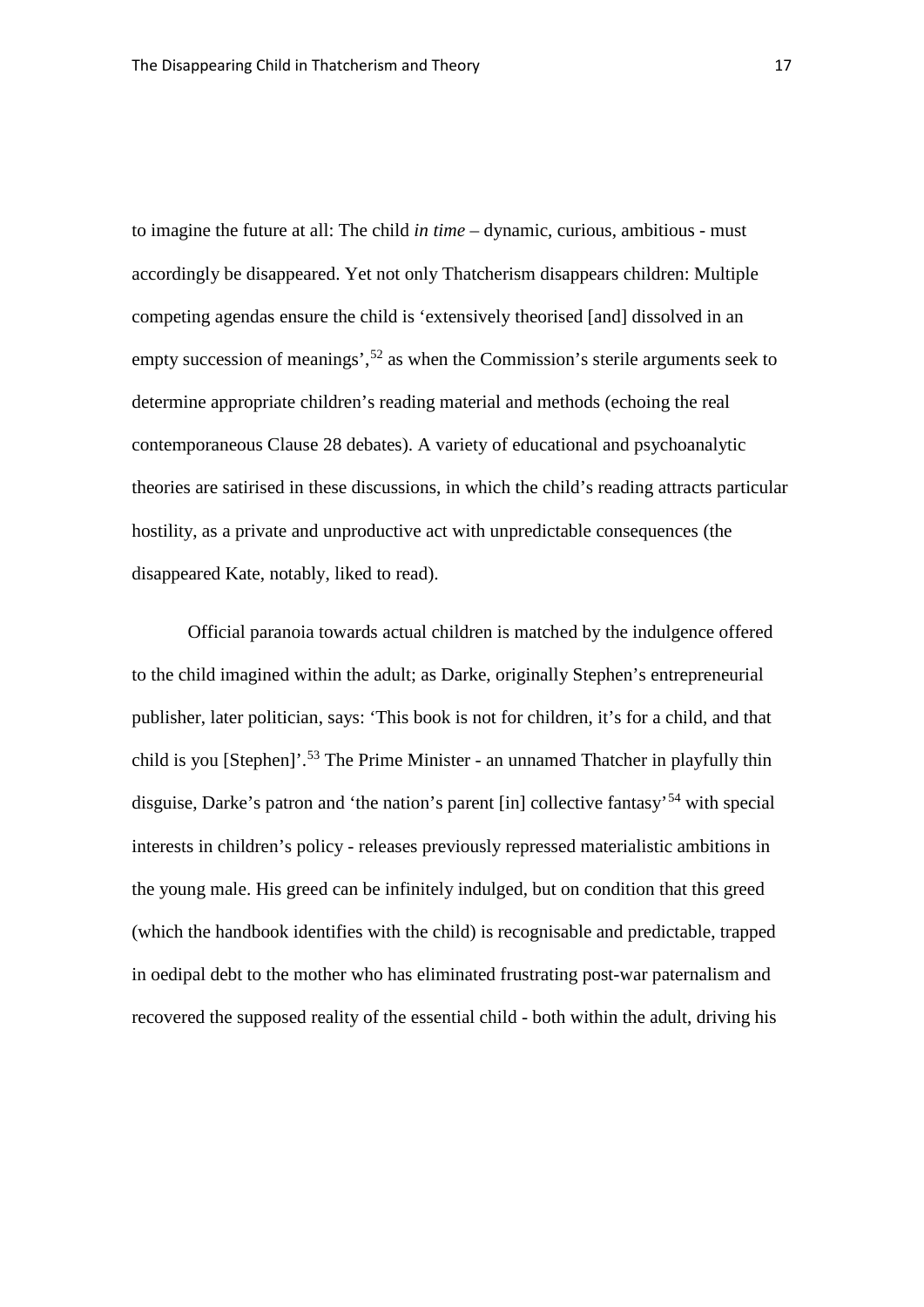continued ambitions, and outside him as real children, being taught Victorian values and the spirit of enterprise in order to permanently guarantee the Thatcherite future.

However, Darke's story spirals into ironic parody of both Kate's disappearance and Thatcherite rhetoric on the child. Darke becomes a government minister, the Prime Minister's favourite; then his career falls apart when he suffers a total regression to a private 'childish' narcissism, spending his days climbing trees and playing. Darke comes to embody 'childish' and 'private' ambitions for pleasure that nevertheless become politically disruptive; ironically, this is because he becomes too *recognisably* the child, mocking Thatcherism's oedipal logic by following it too closely.

Darke also mocks Thatcherism's 'privatisation': With his enforced disappearance, the private as what is *known to exist but nevertheless cannot be recognised* also disappears from representation (literally, in Darke's exile from political life). McEwan thus links the child with private life as a necessary condition for a humane political order, which is reinforced when Stephen eventually finds peace by imaginatively recovering his own internal traces of childhood, countering the essentialist link between an inner child and adult economics advocated by the Handbook's philosophy.

Casting the post-war period of Stephen's own upbringing as both politically progressive but also a more natural order than that offered by Thatcherism, McEwan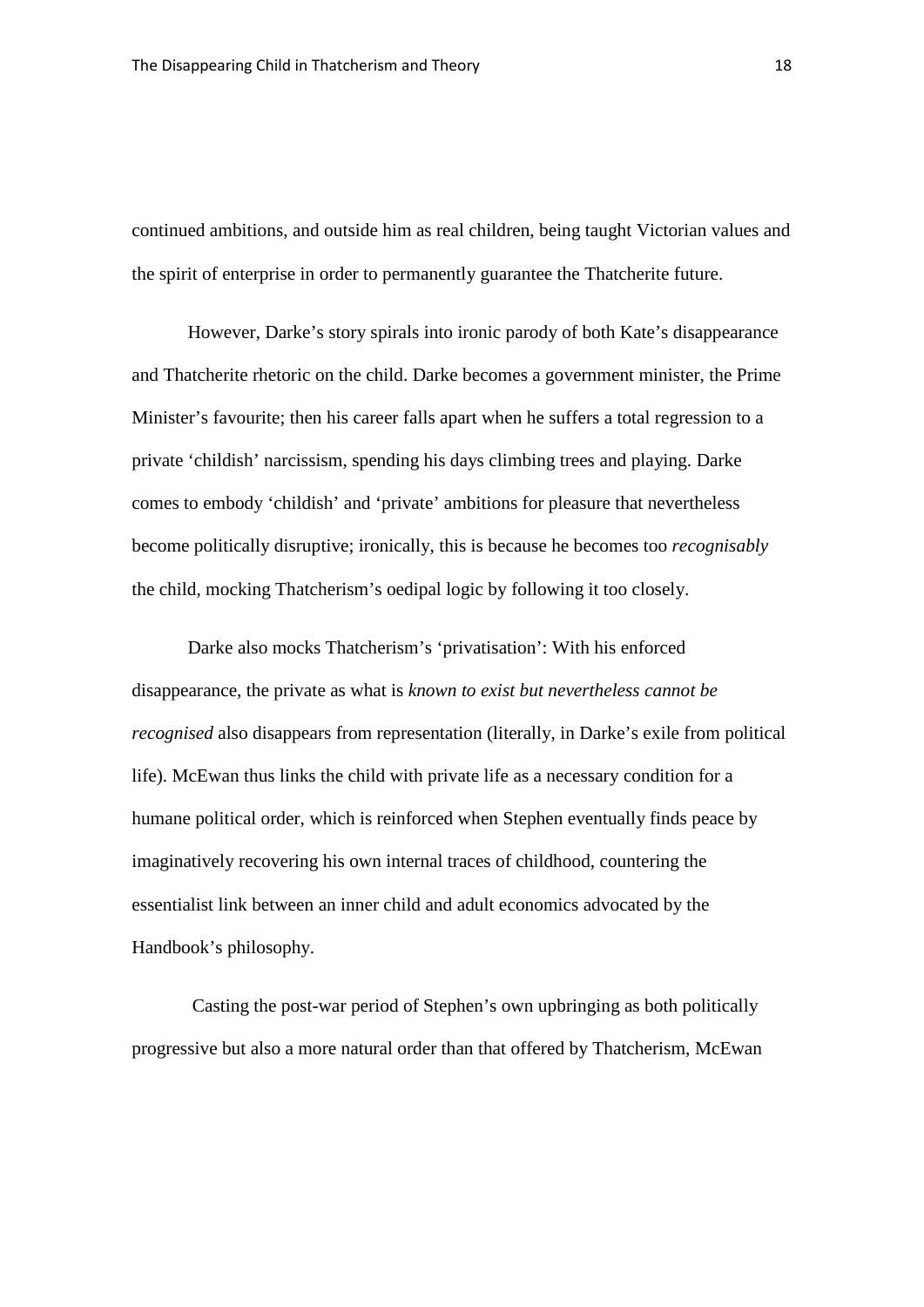finds for his protagonist a pastoral place in which the child might be educated, and in which the adult might recover his own natural inner child against an inhuman political economy. Stephen eventually theorises reading as itself such access to nature, in response to a fellow committee member's suggestion that reading is an unwarranted disruption to the natural course of time in the child's play, and thus counters the idea that the child's reading might refuse any predictable future.

Stephen expresses desire for a 'natural', harmonious relationship between past and future, when having sex with his wife for the first time since their daughter disappeared:

[...] Biology, existence, matter itself had dreamed this up for its own pleasure and perpetuity, and this was exactly what you were meant to do, it wanted you to like it.<sup>[55](#page-39-27)</sup>

Yet shortly later 'the lost child was between them again',<sup>[56](#page-39-28)</sup> the harmony disrupted. Stephen makes over-theorising responsible for the child's disappearance: only return to 'biology, existence, matter itself', and the painful disruptions of politics and theory, which damage the child's natural progression, will fall away. McEwan also locates Stephen's recovery of his own childhood (and Darke's descent into his) spatially, in the countryside. This Wordsworthian identification between the pastoral and autobiographical interiority suggests a wishful disengagement with materiality in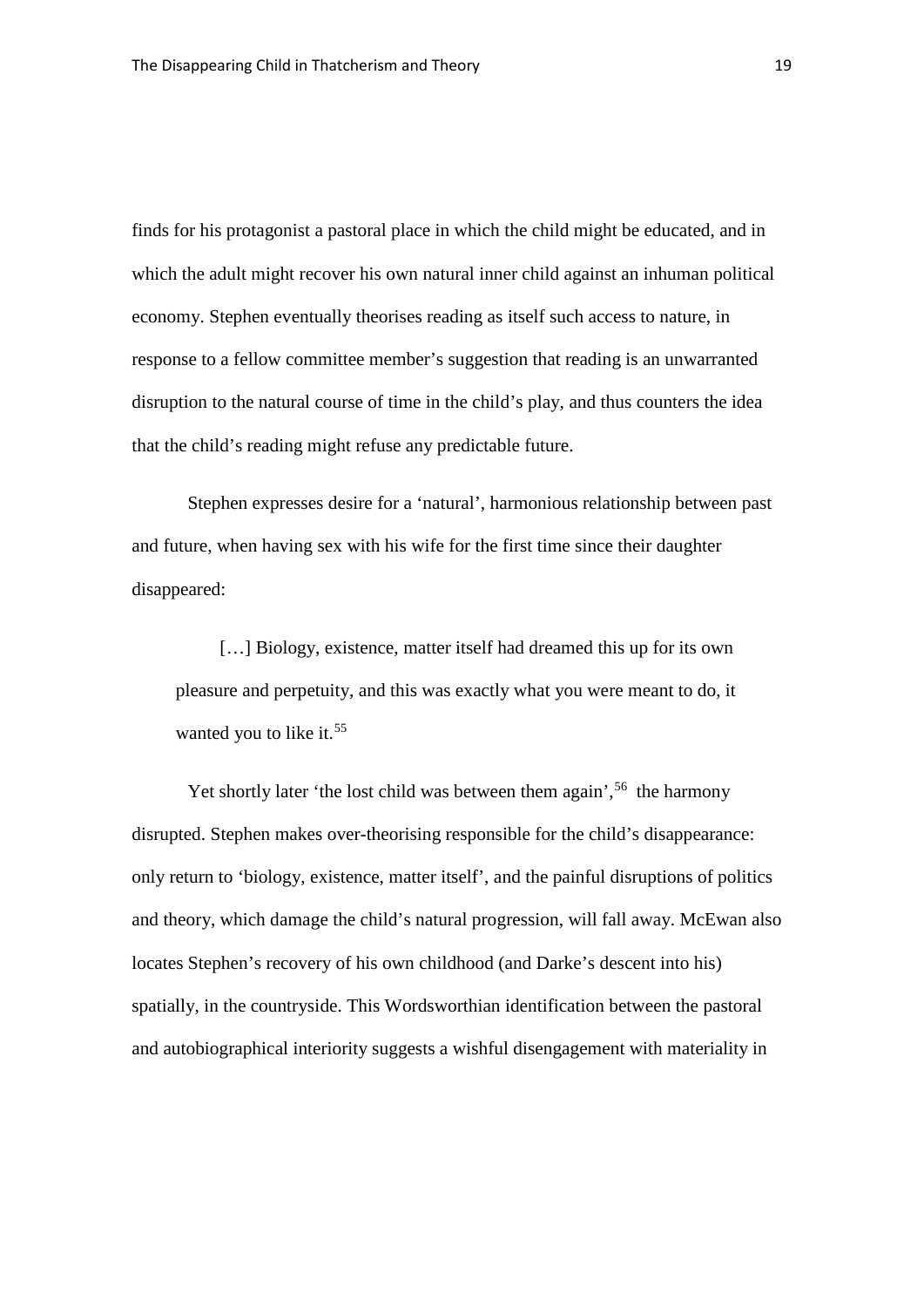favour of a naturalised image of childhood with which to counter Thatcherism's own essentialisms.

Yet the uncanny role of Thatcherite materialism in unintentionally exposing the incompleteness, the temporal disruptiveness, in the child's ambitions is not quite eradicated. Whereas Kate is perfectly disappeared and almost perfectly replaced by the child Stephen retrieves within himself, Darke's disappearance remains altogether messier. Perhaps Darke's very regression betrays McEwan's attempt to manage the anxiety his character provokes: isn't the adult, who loses his worldly ambitions in order to become the child again, less troubling than the child always (but unevenly) growing up, unpredictably ambitious, remaining disruptive however far he is indulged? By making the 'child within' awkwardly visible, Darke betrays the fear haunting the consolation Stephen finds in his own inner child and resulting symbolic resolution of his daughter's loss: the fear that the persistence of powerful ambitions for pleasure in the adult only confirms, rather than resolves, the disruptive potential presented by the child. Darke's frivolous play both conceals and codes this potential.

McEwan finds ironic parallels between Thatcherism and Theory in their treatment of the child, but his own theorisation of childhood, like Thatcherism's, presents itself as natural - as only recognising what is essentially there. For McEwan, the disappearance of the child indicates the removal of the child who *should* be visible;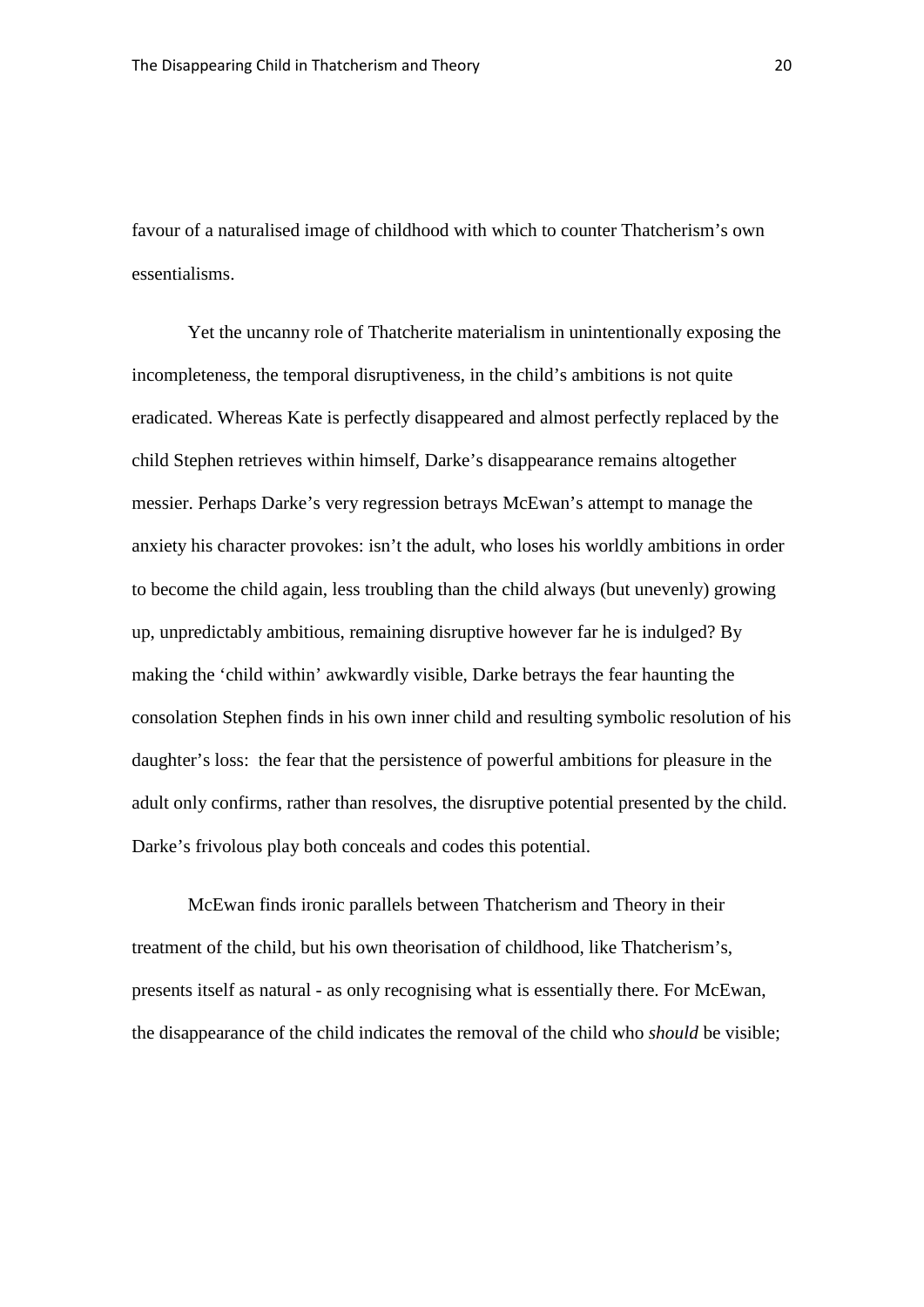yet Darke betrays an underlying anxiety about the very possibility of her recognition – and not only under Thatcherism.

#### **5. Ambitious reading**

*The Line of Beauty* (2004) dramatises in Thatcherite history the scenario Edelman identified theoretically: the forced disappearance of the real child who grows up queer, in order to establish a political order based upon the *image* of the child, deployed to avoid exactly the different future the real child portends. Although Nick is not a child (but rather in his twenties) during the novel's timeframe, his downfall emerges directly from both ambitions located in his own childhood reading and the fascinations it provokes, and from Thatcherism's essentialist image of the child.

Nick Guest uses his own childhood ambitions and appetite for pleasure to gain entry to times and spaces to which he would not otherwise have access, principally the Feddens' home, where Nick lodges from shortly after graduation, in 1983, until 1987. Invited there by his university friend Toby Fedden, he joins the household of Gerald Fedden, a Conservative MP. There, Nick accesses a world of pleasures contrasting with his own provincial childhood, but playing out fascinations with art, books and architecture persisting from that childhood. Nick is simultaneously entering adulthood through sexual exploration, eventually with the son of a Lebanese businessman, Wani.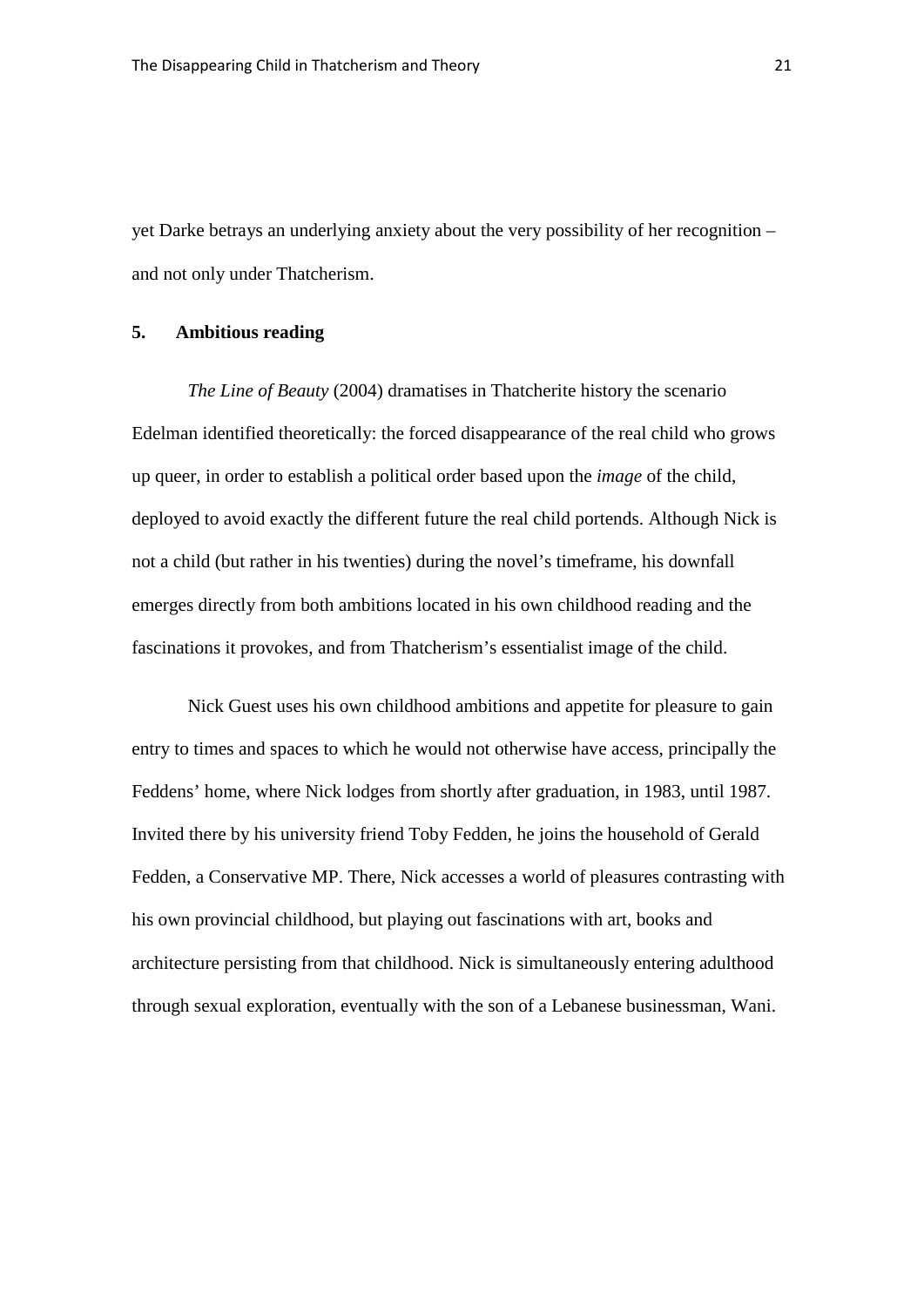The public exposure of this relationship (and of Wani's AIDS) leads to Nick being thrown out of the Feddens' home.

No other writer on Thatcherism probes its ironic contradictions towards pleasure so far as Hollinghurst (who, unlike McEwan and Ackroyd, wrote with hindsight, after Clause 28's repeal). His title might refer to lines of cocaine or poetry, but also suggests *containing* beauty: Here, pleasure (beautiful bodies, houses, art) can be infinitely enjoyed provided it remains without effect, whilst sources of potential disruption - HIV/AIDs, racism, mental illness - are managed through non-recognition. Conversely, repeated *recognisable* images create 'lines' that both secure and contain pleasure particularly the pervasive image of Thatcher herself: 'The wives, you see, all look like...her – they've all got the blue bows'.<sup>[57](#page-39-29)</sup> Matching Thatcher's image – literally or symbolically - becomes a condition for fulfilment of ambition (Gerald even repaints his front door blue for her visit), hinting audaciously at parallels between the 'heterosexual queenery'[58](#page-40-0) of Thatcher-adoration and 1980s gay society.

The power of images is closely associated with the child's fascinations and ambitions, as suggested when Nick returns to his hometown in a car gifted to him by Wani:

Some lads, or 'louts', roamed about under […] the market hall [which] had been the pride of Nick's childhood […] ranked with the Taj Mahal and the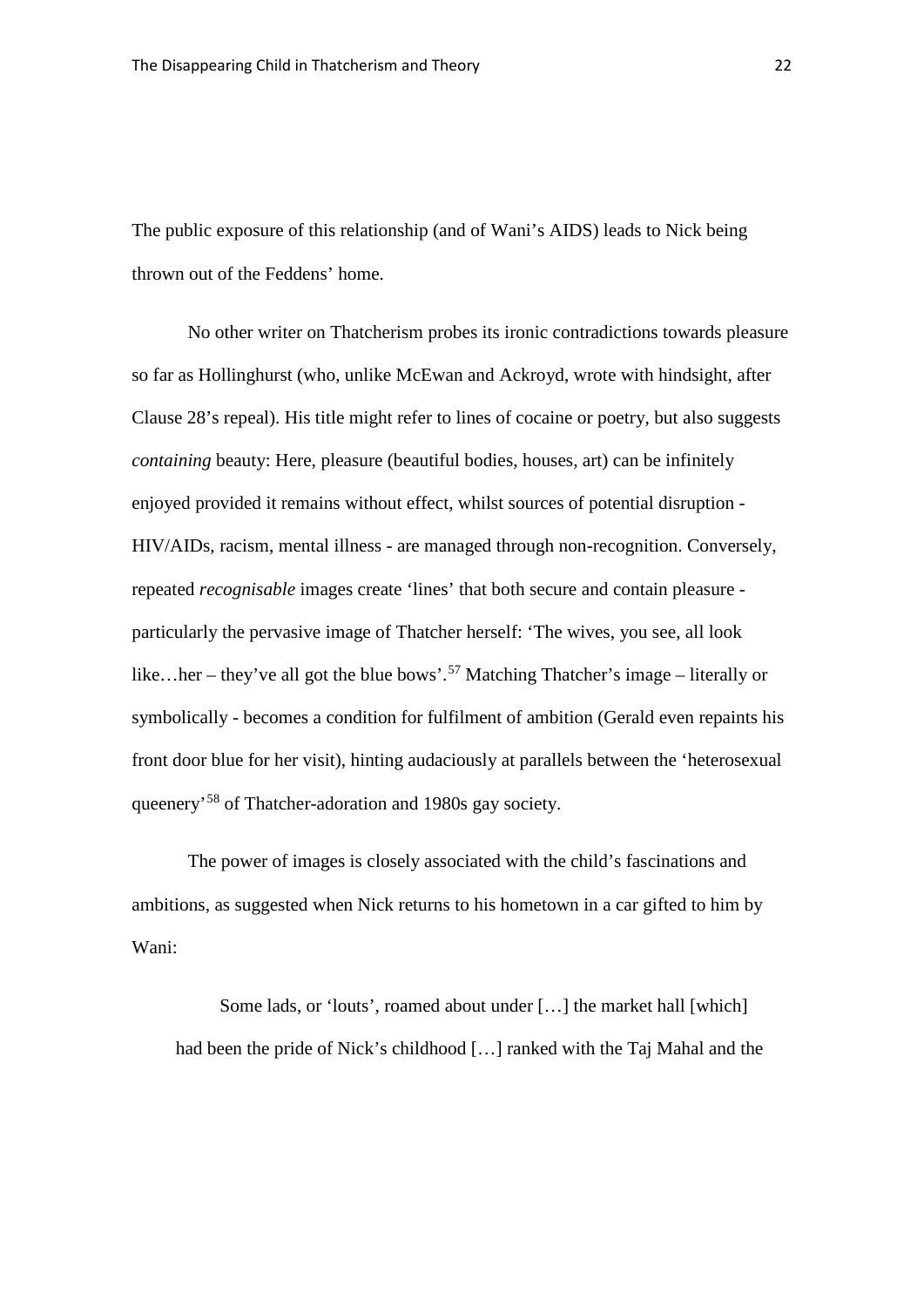Parliament Building in Ottawa in his private architectural heaven. The moment of accepting it was not by Wren had been as bleak and exciting as puberty. Now he revved round it, the lads looked up […] the achievements of sex and equities and titles and drugs blew out in a long scarf behind him […] pleasures and privileges these boys couldn't imagine and thus beyond their envy […] Gerald sprang out […] torn between his sporty show-off self and a hint of compromised dignity [...] in being seen in such a car with a young gay man.<sup>[59](#page-40-1)</sup>

Situated originally in his early reading and now returning from the 'real' world of politics and money, the child's ambitions cause a *disturbance*, literalised in the disturbance caused by Nick's car, drawing the lads' own fascinated gaze. Nick mentally contains the potential disturbance, in turn, from the lads' jealousy by assuming their economic and aesthetic ignorance. Gerald's comical anxiety to avoid recognising the affinity between his own exhibitionism and Nick's queerness ironically reflects Nick's own internalised equivalent imperative to not recognise affinity with the lads. This refusal of recognition is, again, paradoxically a means of *recognising* the other: the lads are defined, for Nick, by their (economically poor, presumed heterosexual) inability to imagine the pleasures he enjoys. This assumption draws simultaneously on Nick's alignments with (and between) Thatcherite society, with gay culture, and with academic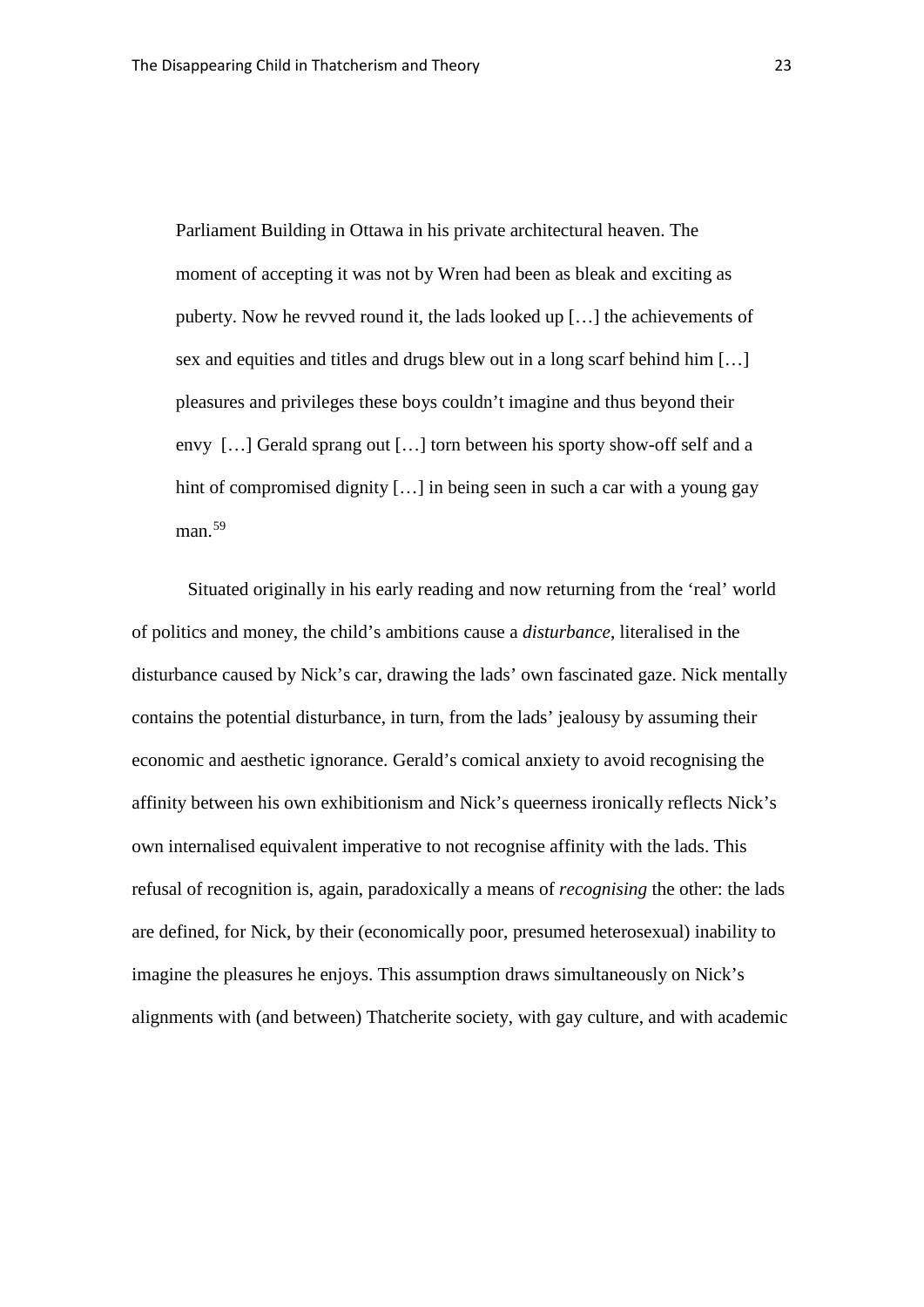knowledge; also upon his own reading of himself as child, in order to avoid recognising any similarity between the child he once was and the youths who watch him in Barwick.

Curiously, in both *Line* and *Hawksmoor*, [60](#page-40-2) architecture embodies the child's movement from imaginative reading to physical creativity (the movement Clause 28 feared). Images (in this case architectural) provoke fantasies of 'prolific consequence' (as per Phillips) in the child. Nevertheless, images also apparently serve as tools of control: Nick's cocaine use, his pornography-dominated life with Wani, and the images of Thatcher, all stimulate and immediately control fantasies of excess – frozen, framed, and endlessly repeated in an apparent guarantee of predictability, conjuring Thatcherism as an atemporal gilded age. The very use of these images ironically acknowledges the power of the image to disrupt; like Clause 28, they show that the extension of recognition to the child's desires and its withdrawal can be one and the same thing, or as Nick puts it, they have a 'style that hides and reveals things at the same time'.<sup>[61](#page-40-3)</sup> In Lacanian terms,  $62$  we might say they attempt to reconcile the disruptive pleasure of the self's fascination with the image of the Other<sup>[63](#page-40-5)</sup> with a totalising symbolic order, secured through endless repetition.

Yet even repetition is not, ultimately, a function of control here, but rather of an excess, an ambition, that finally refuses any frame attempting to provide its satisfaction – much as the young Nick found the architecture of Barwick both infinitely exciting and yet ultimately unsatisfying. Here the materialistic desire for wanting *more* access to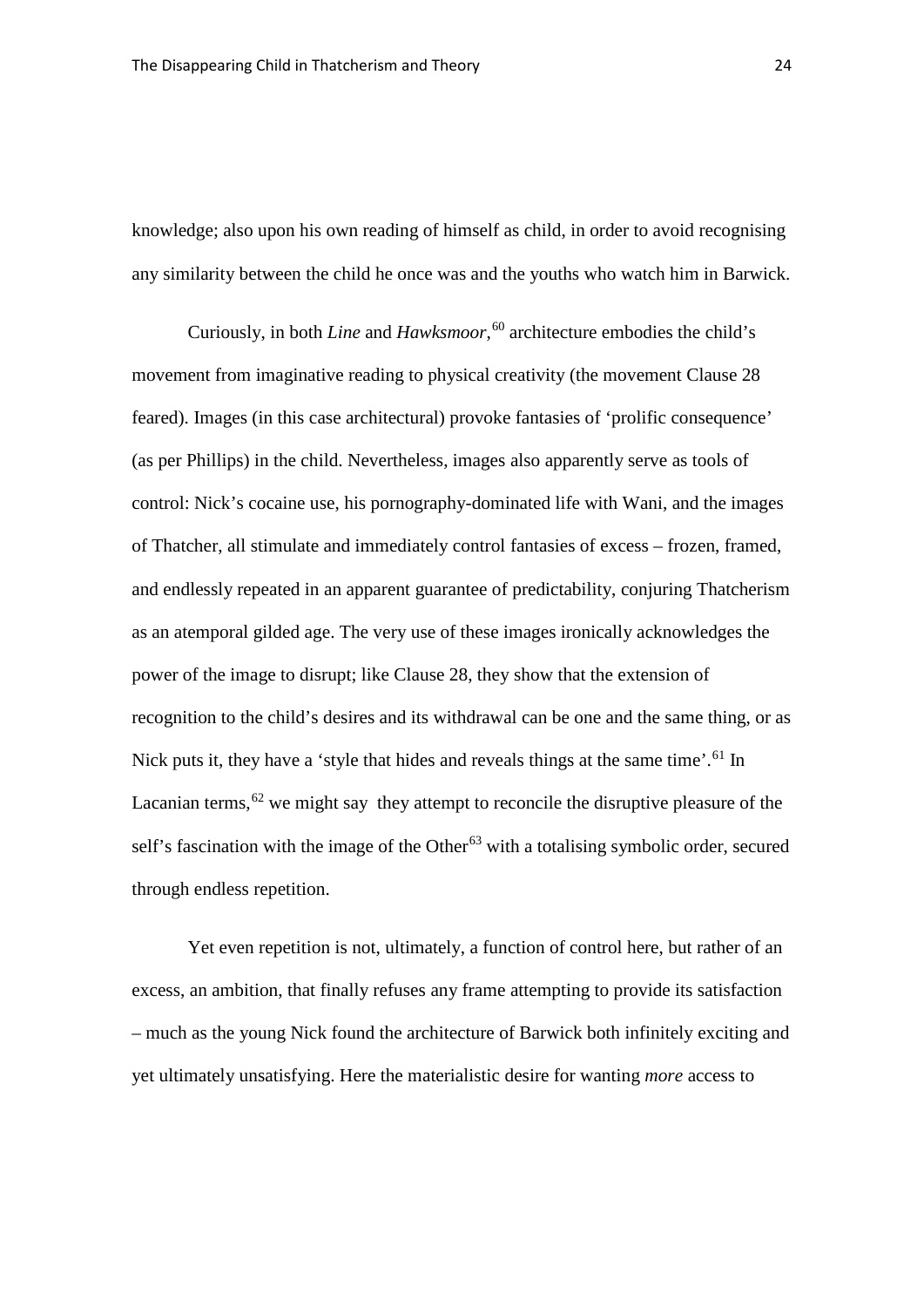pleasure ultimately sits all too closely alongside the unwanted creation of social *difference*, as the ambivalent relationships here between Thatcherite materialism, gay culture, and institutions of aesthetic and literary interpretation, suggest.

The disruptive possibilities of time  $-$  of 'growing up', but also of meaningful politics – depend, as Leclaire argued, on the traumatic yet pleasurable position of both being someone's child and always becoming other than that child - the source of the 'creative spirit'. [64](#page-40-6) When Nick feels the gap between his parents' investment in him, their intelligent only child, and his present life, which has realised his ambitions but not as they anticipated, he 'felt for both parties, as though […] witnessing an argument with himself'.<sup>[65](#page-40-7)</sup>

Nick as dangerously ambitious child re-emerges after his affair with Wani is publically exposed. Gerald now imagines Nick as a changeling, <sup>[66](#page-40-8)</sup> taken in by the Feddens only to destroy them, driven by resentment over his own homosexual inability to produce children. Two children are in play here: the recalcitrant real child (like Nick, always in fact growing up), and the fantasy child in whom moral authority is invested. Nick isn't the only one undermined by a fantasy child he cannot match: Toby Fedden's semi-arranged relationship disintegrates; Catherine Fedden remains mentally ill but perceptive about matters her family refuse to recognise; Wani is dying of AIDS after long staging a heterosexual engagement. Nick is scapegoated for the failures of all the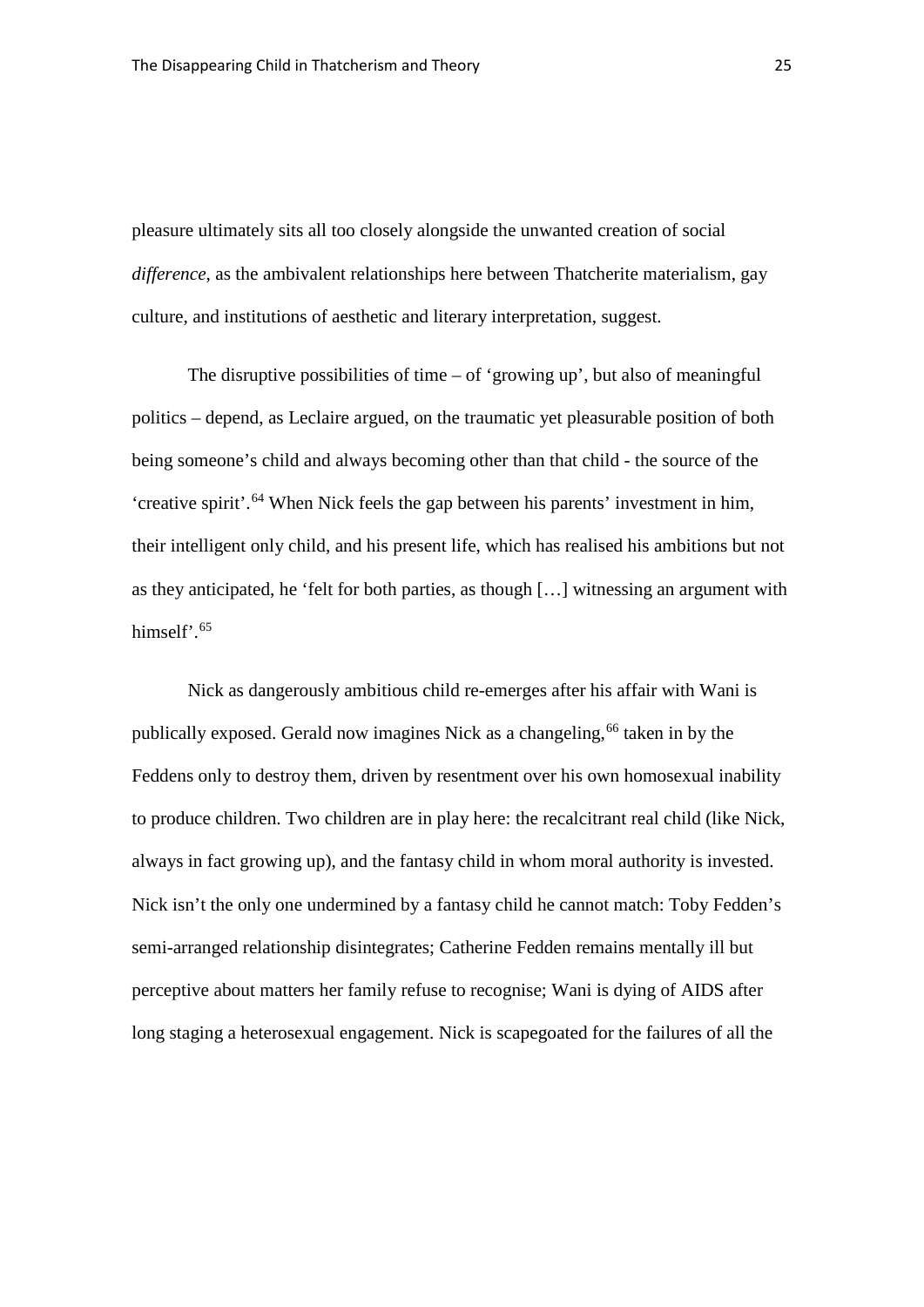novel's children, the queer phobically treated as embodying 'no future' when he exposes the future actually emerging.

Nick thus ironically proves that when, as in this society, the child is identified as a key figure for a version of reality based on securing material pleasures (as, for example, Wani's personal materialism reflects his role in securing the position first gained by his immigrant entrepreneur father), this child will never sit easily within the lines created for him. One scene<sup>[67](#page-40-9)</sup> captures this perfectly: Wani's little brother plays noisily with a toy Ferrari, echoing the actual cars bought by Wani and reflecting the materialism at the centre of the family's – and Thatcherite– values. Yet the toy car ultimately proves an irritating disturbance, and is angrily stopped by the furious father's foot.

Nick himself is finally thrown out when Gerald figures him as having taken revenge for his own childhood by destroying the children of others: 'you must have been very envious I think of everything we have [...] from your background too'.<sup>[68](#page-40-10)</sup> Gerald's suddenly paranoid *reading*, his a macabre character study, ironically echoes the novel's constant references to practices of literary interpretation. Nick's access to pleasures is consistently gained through his own abilities to 'read' (he helps Wani with study at Oxford, bonds with Lord Kestler over art, and is inaccurately introduced to Mrs Thatcher as a 'don'). [69](#page-40-11)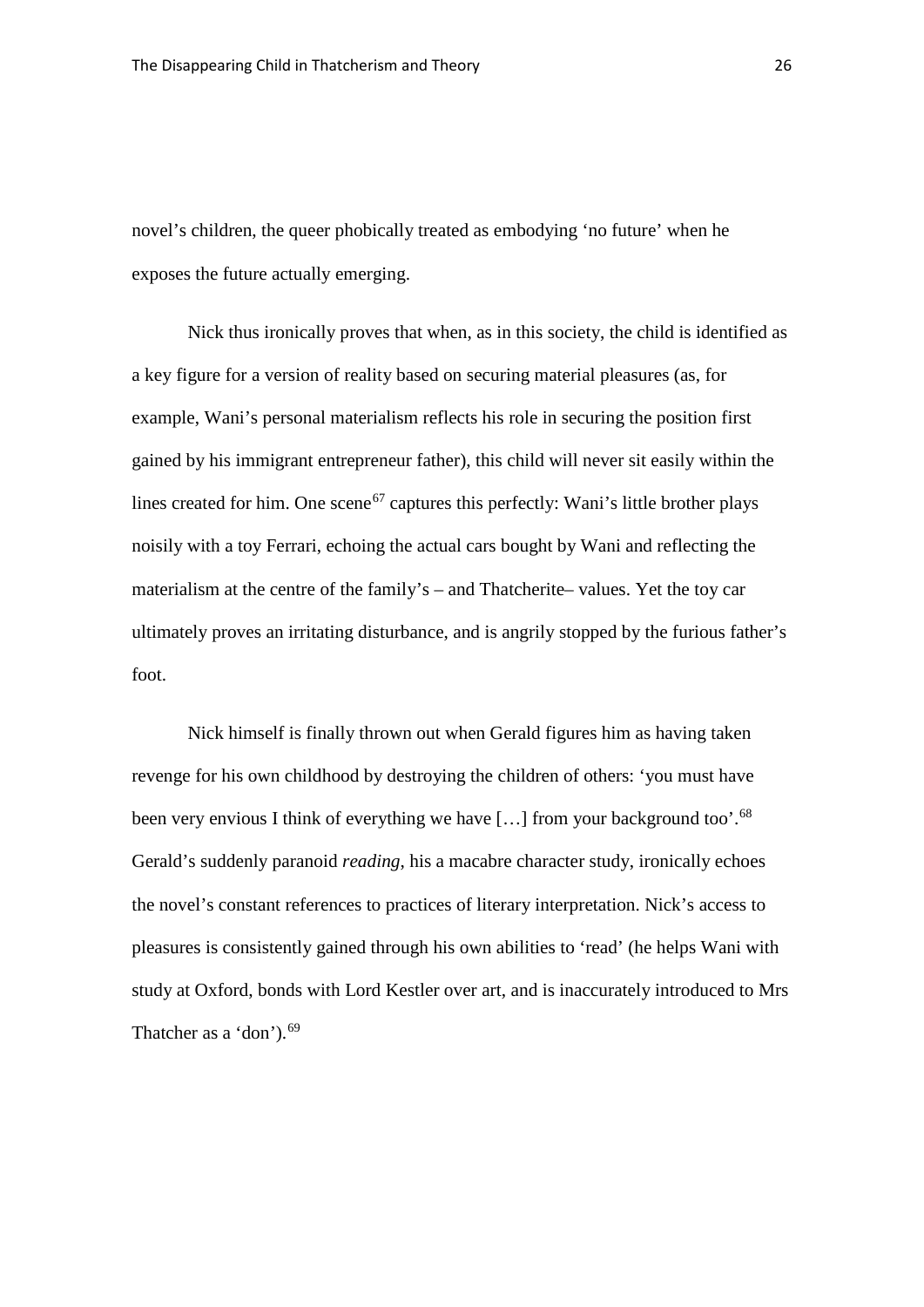Hollinghurst mischievously gives Nick the quasi-academic a parallel in his antiques-dealer father (whose name, Don, puns on this ironic juxtaposition), who gains access to aristocratic homes and beautiful things to give them a monetary value, whilst Nick gives them an intellectual value. In making the novel's events an ironic substitution for Nick's doctoral research on Henry James, Hollinghurst parodies a political system that controls access to pleasure through its own theories of reading and strategic interpretations; conversely, the parody extends to institutionalised practices of critical reading, too.

Published in the same year as *No Future*, *Line*'s parody plays out Edelman's thesis only to subtly refute it: To recognise the child growing up queer is not to solve the problems of that child's pleasures and his ambitions here, any more than Nick's awareness of his own sexuality means that he is correct to dismiss the fascinations of the lads watching him from the building that once stimulated his own (highly consequential) fantasies. The hard lines around beauty, around pleasure – simultaneously conceptual and material – divide what is permissible to recognise from what is not; and the real child, on the latter side, is persistently disappeared.

#### **6. Thatcherism and Theory**

Peter Ackroyd's novel *Hawksmoor* (1985) is structured upon a series of child disappearances. These disappearances ironically reveal the persistence of realities to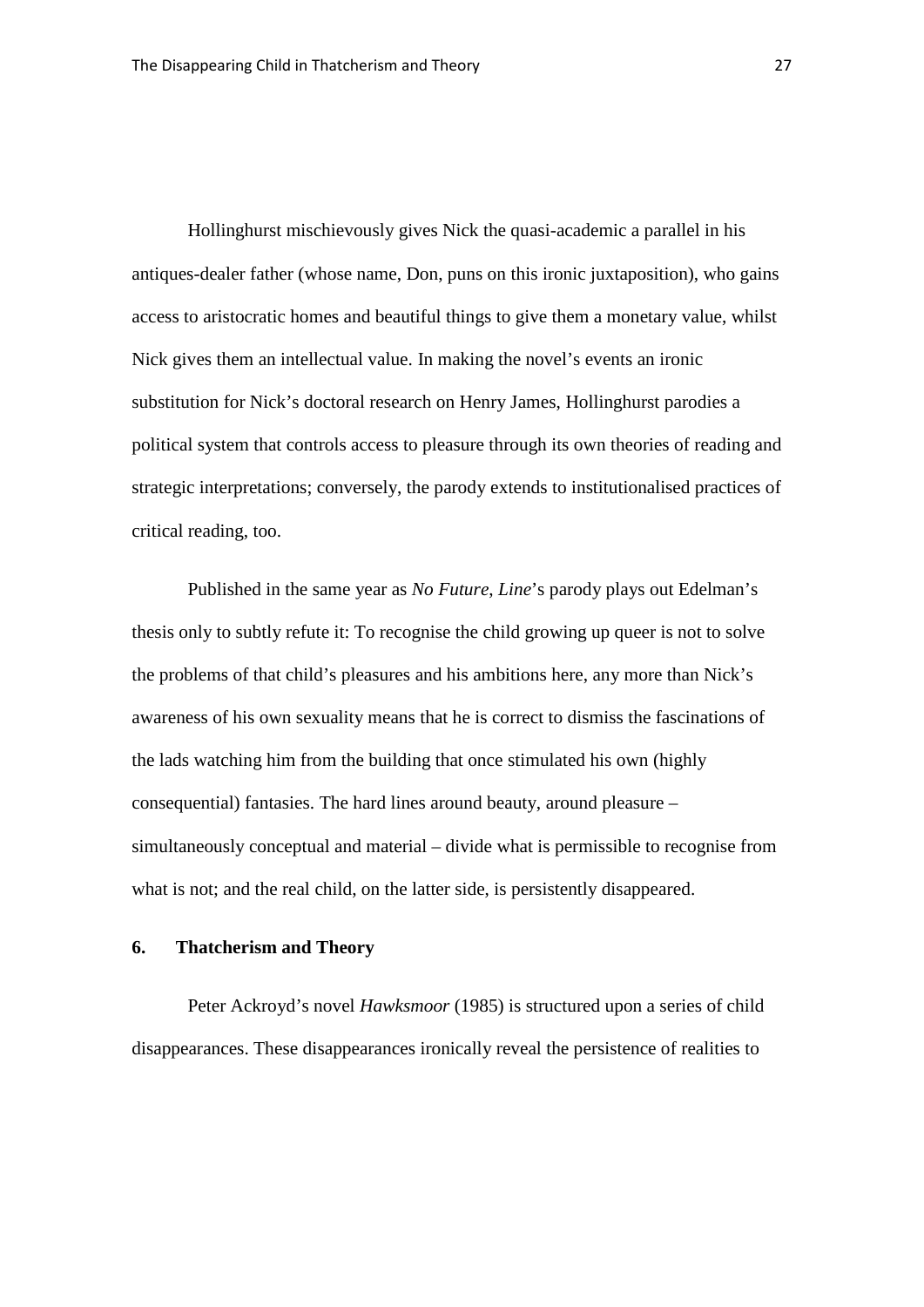which Thatcherism refuses recognition, and which provoke the child's fascination and private ambitions.

Ackroyd's first novel, *The Great Fire of London* (1982), [70](#page-40-12) parodied both Thatcher's 'Victorian values' and the leftist accusation of 'Dickensian' poverty in 1980s London. Ackroyd, however, was more obviously influenced by developments in literary theory (and, increasingly, his mystical sense of history) than by contemporary politics. Lacan, Derrida, and Saussure are well-recognised early influences upon him;<sup>[71](#page-40-13)</sup>Derrida is even discussed by characters in *Great Fire*, [72](#page-40-14) before which Ackroyd had authored a radical New Critical monograph, *Notes for a New Culture*. [73](#page-40-15) Perhaps unsurprisingly, then, *Hawksmoor* situates child disappearance as a consequence of both Thatcherism and Theory, the latter more explicitly than by McEwan or Hollinghurst, but like them Ackroyd is ultimately interested in the simultaneously political and theoretical difficulties of reading the child's ambitions. Finally, however, *Hawksmoor* shows Ackroyd himself similarly unable to escape these difficulties.

*Hawksmoor* parodies specifically Thatcher-era obsessions with child abduction and gays. [74](#page-40-16) Ackroyd's antiheroic protagonist Nicholas Dyer haunts the Thatcherite 1980s, disappearing its children to revenge its refusal (which the novel traces to Enlightenment rationalism) to admit the existence of any forces in the world that frustrate recognition and nonetheless affect the future. Yet here the child's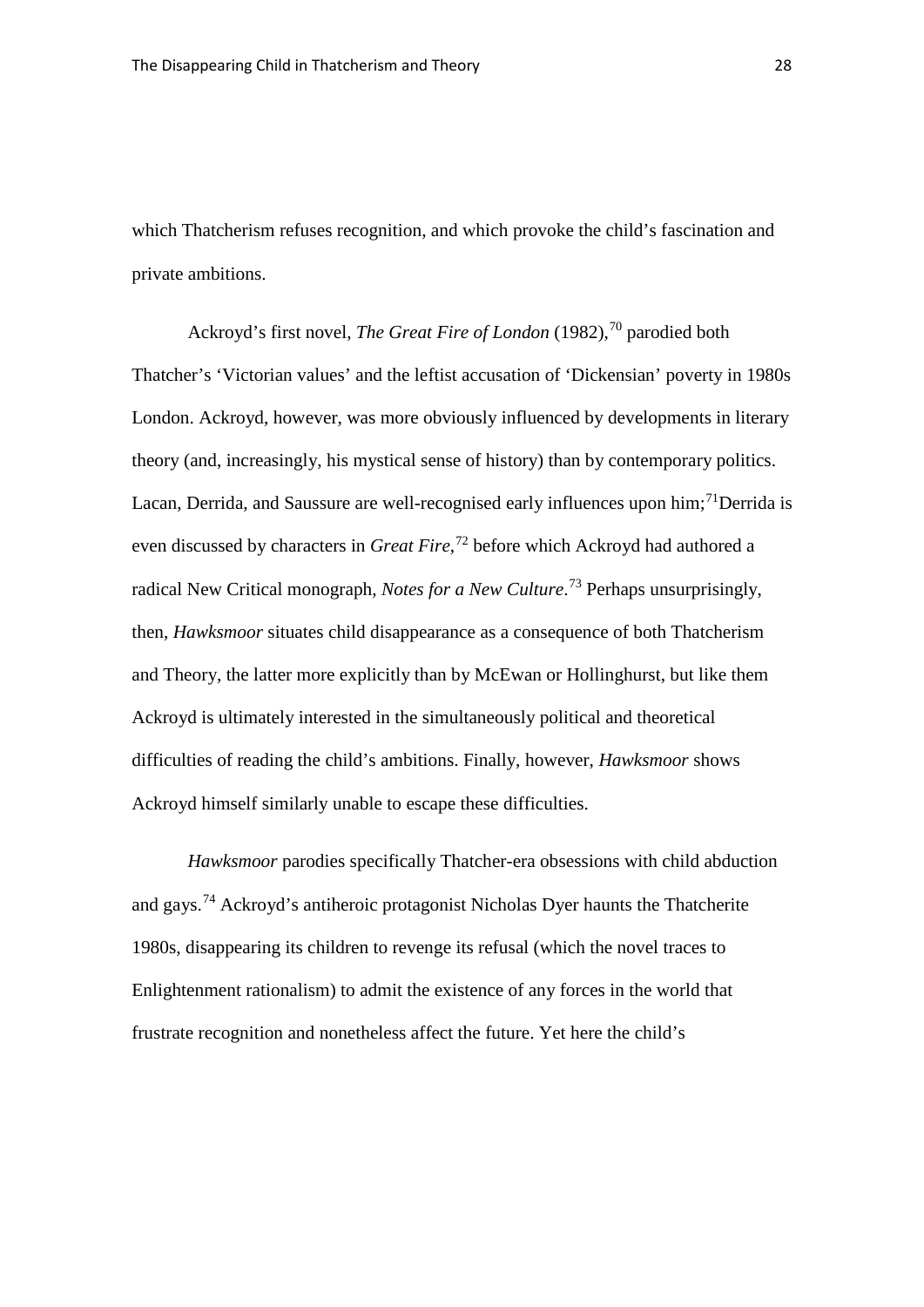disappearance also equally embodies the interpretative violence enabled by Dyer's claims to recognition of the world's true nature, and of the child.

*Hawksmoor* is structured as two parallel texts that unify at the ending: one is narrated by Dyer, a macabre Doppelgänger of the architect Nicholas Hawksmoor (c.1661-1736), who recounts his life as it has led to his 1711 commission to build seven London churches. The other text is a third-person narrative in the mid-1980s, where a detective called Hawksmoor investigates a series of murders – almost all of children perpetrated around Dyer's now-derelict churches. These churches are in fact coded embodiments of the gnostic religion into which Dyer was abducted in infancy, after abandonment following his parents' deaths in the plague. Taken from the streets by a mysterious man, Mirabilis, Dyer was brought into a Manichean faith recognising evil and darkness as necessary elements of an unchanging universe, elements suppressed by the Enlightenment thought promoted by Dyer's rival and former mentor, Christopher Wren.

In the 1980s, whilst detective Hawksmoor investigates the serial murders around Dyer's churches, he faces pressures to use new algorithm-driven technologies, successors to Wren's earlier science of recognition and predictability, promising to predict crime and literally secure the future. For Ackroyd as for Hollinghurst, this desire for the recognisable, the material and the predictable is at odds with the materiality to which it lays claim, and with the individual ambitions it offers to fulfil. The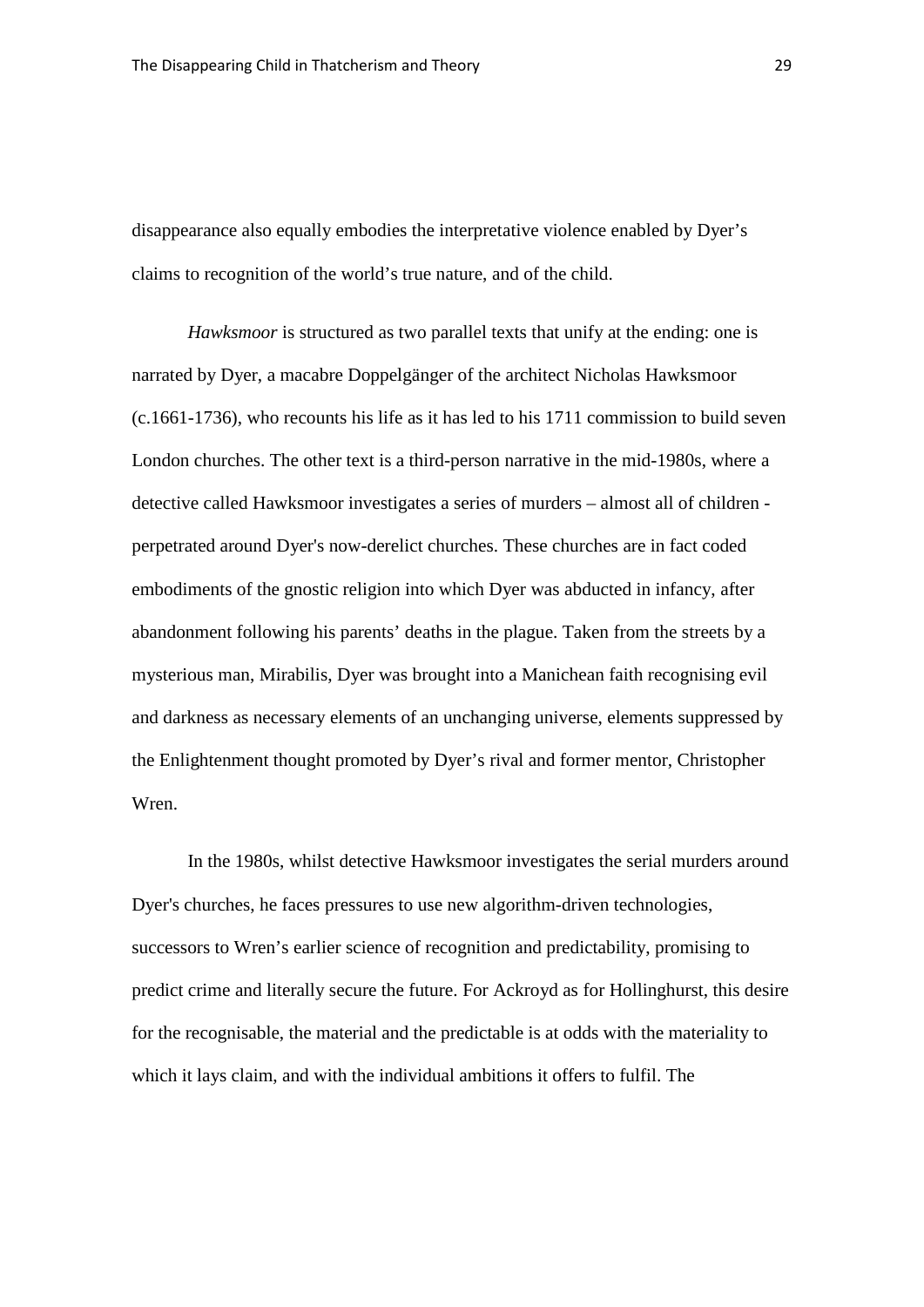monumentally material spaces in the novel, the churches, are ironically not only the products of childhood ambition, but also manifestations of aspects of reality that refuse recognition (whilst Enlightenment rationalism, equated with Thatcherism, descends into fantasy, ignorance, and openness to manipulation through its insistence on empirical recognition).

When Wren first encounters the young Dyer, Wren questions his claim to have read a particular architectural book, since it is not in English:

No, I *answer'd* a little abashed, but I have looked upon the Pictures.<sup>[75](#page-40-17)</sup>

The novel's repeated movement, from the opening, between (two-dimensional) drawings and the physical (three-dimensional) churches emphasises the child's creative ambition, derived from the fascination with 'the Pictures' as a form of reading: the churches embody both Dyer's childhood creativity, maintained as his secret adult resistance to the dominant ideological order, and his own secret rival order, his peculiar *theory*. Dyer thus ironically creates a direct, if perverted, parallel to his Enlightenment and Thatcherite opponents; he, like them, seeks to master time through collapsing past and future into a single present, which he achieves when the novel's final encounter takes place in the fictional Church of Little St Hugh, named for the medieval childmartyr (contrasting with the novel's other churches, all real products of the historical Hawksmoor).Thus the three-dimensional products of the child's desires, the churches,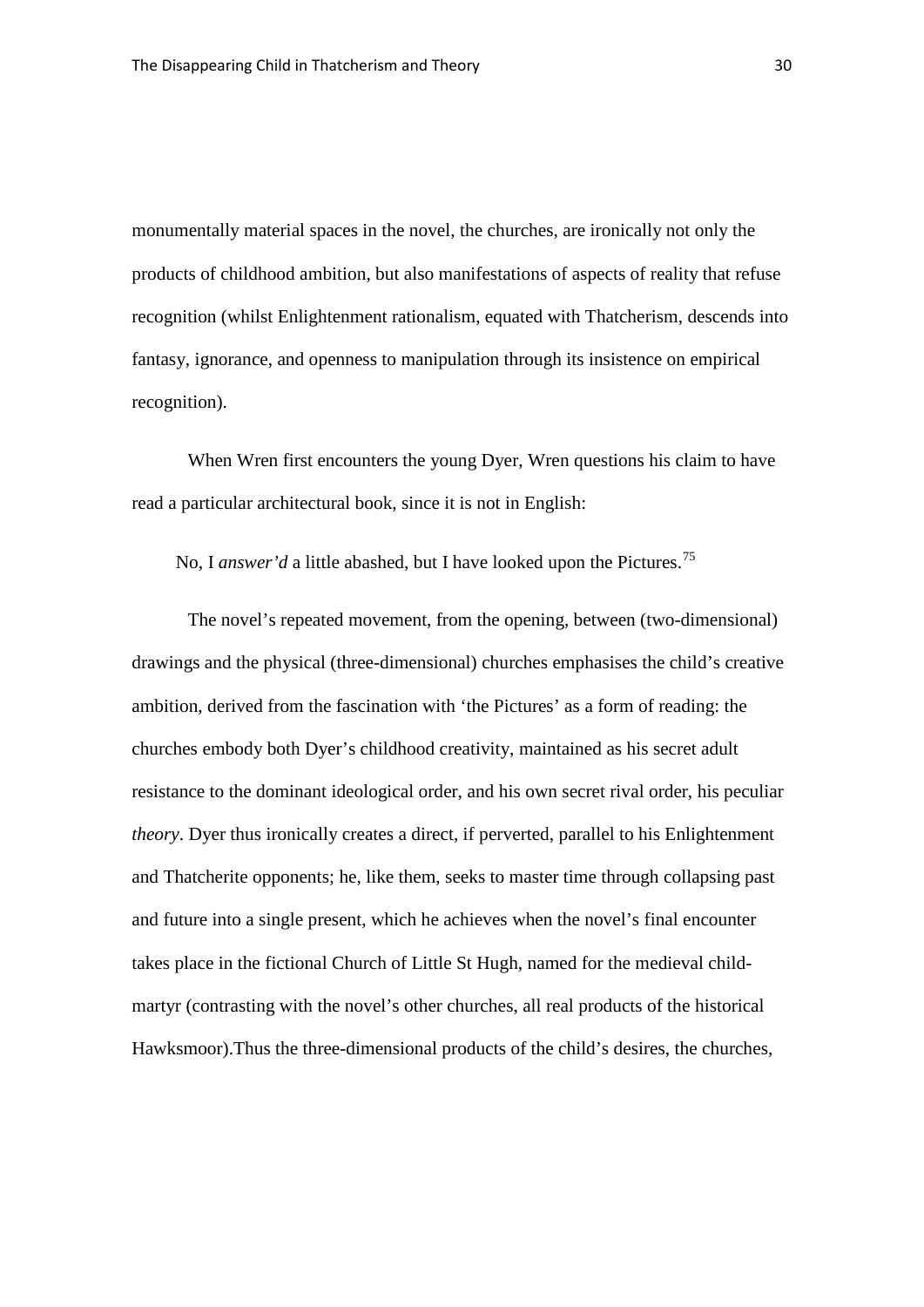finally reduce back into the two-dimensional, textual image; now reading is no longer transformative, but freezes time, just as in killing boys on the verge of youth, Dyer halts their entry into sexuality and language, a parodically psychoanalytic act analysed by Link,  $^{76}$  $^{76}$  $^{76}$  Hock-soon,  $^{77}$  $^{77}$  $^{77}$  and Taube.<sup>[78](#page-40-20)</sup>

As Hawksmoor gradually comes to suspect the ghostly truth of Dyer's responsibility for the 1980s child disappearances, he becomes himself increasingly closer to Dyer, for whose 'true' name his substitutes, until at the novel's close they dissolve into a single voice and announce: 'And I am a child again, begging on the threshold of eternity'.<sup>[79](#page-40-21)</sup> A new textual child – produced, again, by the real child's disappearance.

Dyer's *reading* of the world, a theory posed against both the Enlightenment's faith in predictability and the common people's complacency, becomes the most precious thing he can pass on to the child (as Mirabilis once passed it to him). This reflects not only Dyer's repetition and restitution of an original loss from his own infancy (the Lacanian situation Link identifies underpinning the novel), but the threat to his creative desires from the social order. Dyer's theory, in fact, persistently parodies Lacanian thought:

Why do we not believe the very Infants to be the Heirs of Hell [...] I declare that I build my Churches firmly on this Dunghil Earth and with a full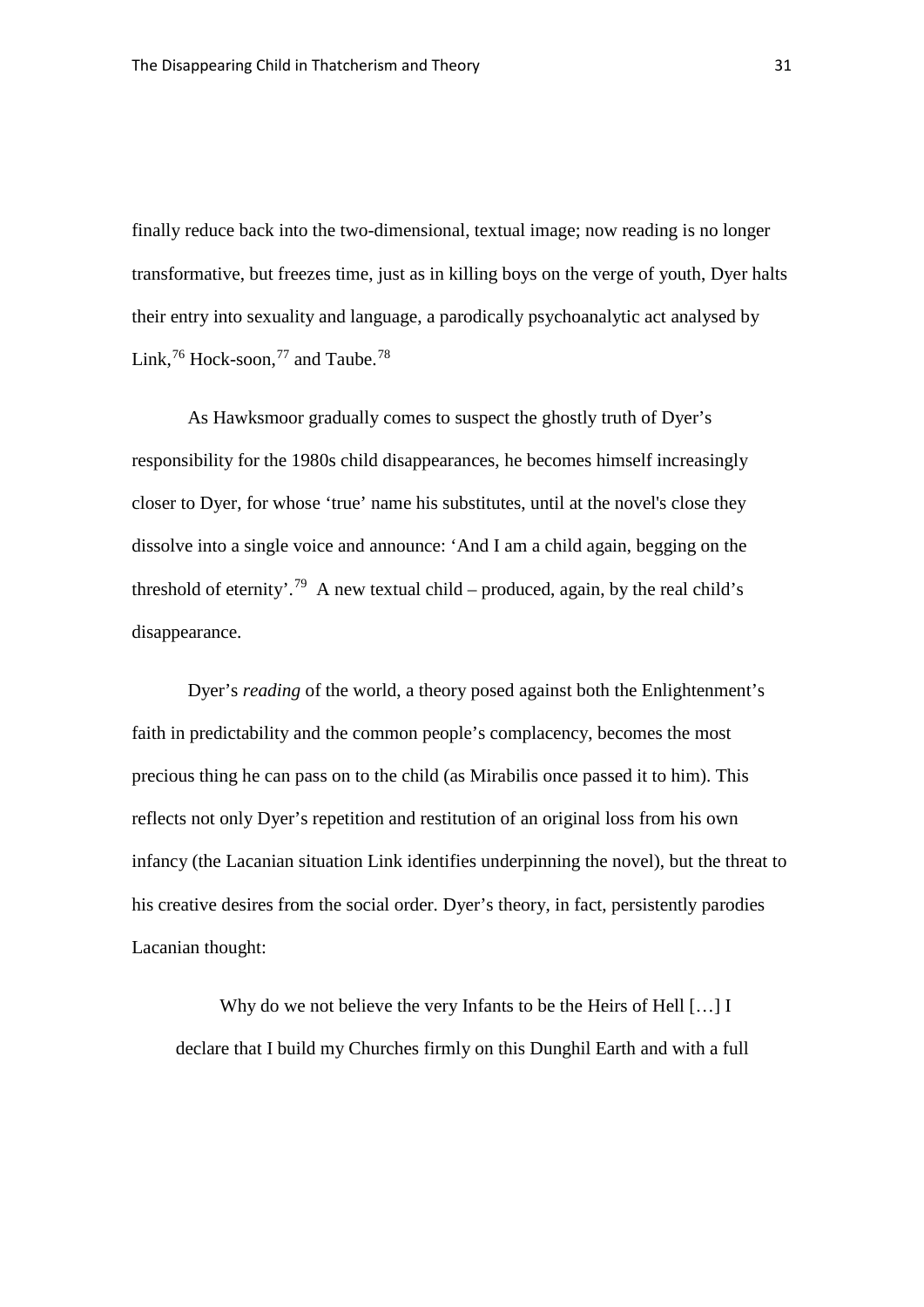Conception of Degenerated Nature. I have only room to add: there is a maddrunken Catch, Hey ho! The Devil is dead! If that be true, I have been in the wrong Suit all my Life. [80](#page-40-22)

The alienation of the child, the abject ('Dunghil'; 'Degenerated'), language (the 'Catch'), lack and the phallus (the building of the churches), all evoke a Lacanian psychic landscape, as Link argues. [81](#page-40-23) Ackroyd had explored Lacan in *Notes*; [82](#page-40-24) *Hawksmoor* translates theory into parody. Prefiguring Borch-Jacobsen's critique of Lacan, <sup>[83](#page-40-25)</sup> and despite Lacan considering his work a 'Copernican' <sup>[84](#page-40-26)</sup> undermining of human mastery, Ackroyd mischievously equates Lacanian thought with Dyer's quest for mastery of time, implying that desire for such mastery lies behind strategies of both political control and authoritative interpretation – Thatcherism, and Theory.

There are hints, however, that the child's creativity is not necessarily reducible to the Lacanian scenario of loss from which it supposedly first sprung. Thus, although Dyer remarks of the plague pit that 'I cou'd not weep then but I can Build now', <sup>[85](#page-40-27)</sup> seeming to make the churches the mere inversion of the loss represented by the pit, his irony and self-awareness undermine such pathos, suggesting that 'looking upon the pictures' (images entirely outside the family relationship) may be as much responsible for his motivations as the loss of his parents, after which he feels a 'Chearfulness of Spirits'.<sup>[86](#page-40-28)</sup>Ambition is pleasurable, even frivolous; and it is perhaps the fear of losing this pleasure, as much as of losing his parents, that drives Dyer's authoritarian turn. His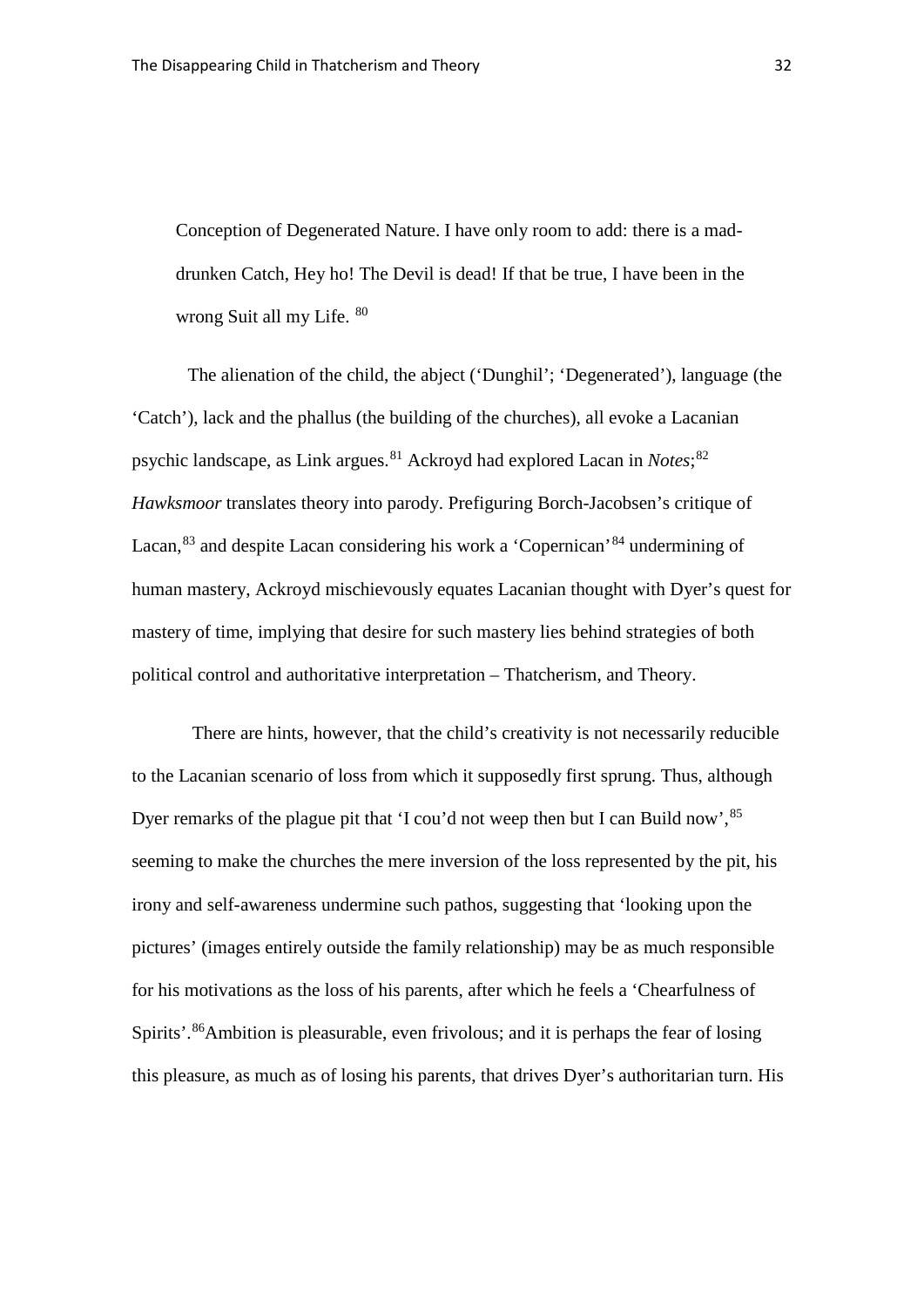quest for mastery of time aims to manage the future through disappearing children in the service of preserving the material expressions of his own pleasurable childhood creativity – the churches – as permanent.

The final line, 'I am a child again, begging on the threshold of eternity',  $87$ suggests that, as Dyer's, Hawksmoor's, and Ackroyd's voices collapse into each other, the quest for mastery is replaced by a *surrender* to history. It is through encountering (in both places and texts, which become, at *Hawksmoor*'s end, the same thing) hidden and uncanny history, Ackroyd suggests, that one achieves release from both the philistine rationalism of Thatcherism and the intellectual authoritarianism of contemporary Theory, and so finds the proper object for the child's ambitions:

I cannot change that Thing call'd Time, but I can alter its Posture and, as Boys do  $\lceil$ ...] so I will dazzle you all.<sup>[88](#page-40-30)</sup>

This also forms the basis for a mode of reading: Ackroyd's own idiosyncratic historicism and belief in *genius loci*. [89](#page-41-0) Yet Ackroyd's position is not so separable from what he parodies and this – despite *Hawksmoor*'s ironic, self-aware sensibility – ultimately, ironically, proves the difficulty of the child's materiality. His mystical historicism avoids any link between reading and the possibility for disruption in the material world, instead emphasising textual pleasures; this has diminishing returns on the fascination and creativity ('dazzle') from which it first sprang. Ackroyd's 1990s and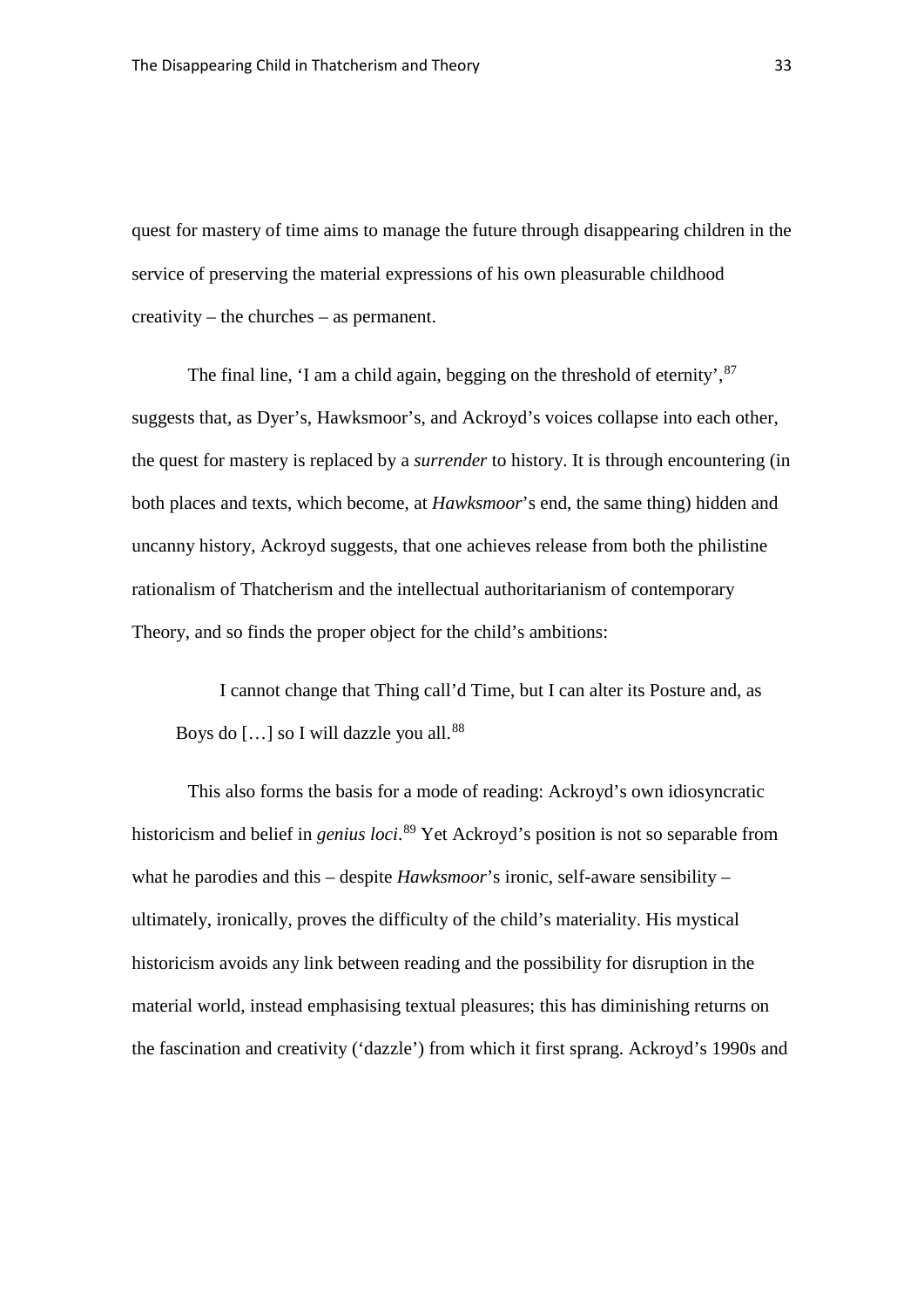2000s work consistently repeats the same thesis of uncanny historical continuity, losing the disruptive possibility that gives it significance in *Hawksmoor*. Although neither would likely accept the comparison, Ackroyd's version of uncanny mystical history has something in common with Edelman's queerness (and both emerge from theoretical engagements in which Lacan features significantly). Seeking to negate one essentialist account of reality as applicable to the child, both place a premium on recognition of another essential reality, which then becomes a condition for the child's value *to be read* much as Thatcherism made its non-recognition a condition for the child's access *to read*.

Ultimately the dangerously ambitious child proves too difficult for someone as invested in interpretative authority as Ackroyd - a fact that Dyer ironically acknowledges. Whilst Dyer's architecture codes the material power of the child's ambitions, situated in his early fascinated reading, Ackroyd is unable to accept the indeterminacy and temporality implicit in this power, and so reduces it to an exercise of textual interpretation. In this exercise, which becomes Ackroyd's subsequent literary project through his career, the material becomes secondary to the significance of essential realities Ackroyd attempts to reveal in increasingly doctrinaire fashion. In proclaiming the uncanny and the esoteric as legible objects, Ackroyd ultimately makes them *so* recognisable that they lose the qualities that distinguished them from rationalist and conservative complacencies in the first place; he is unable to accept the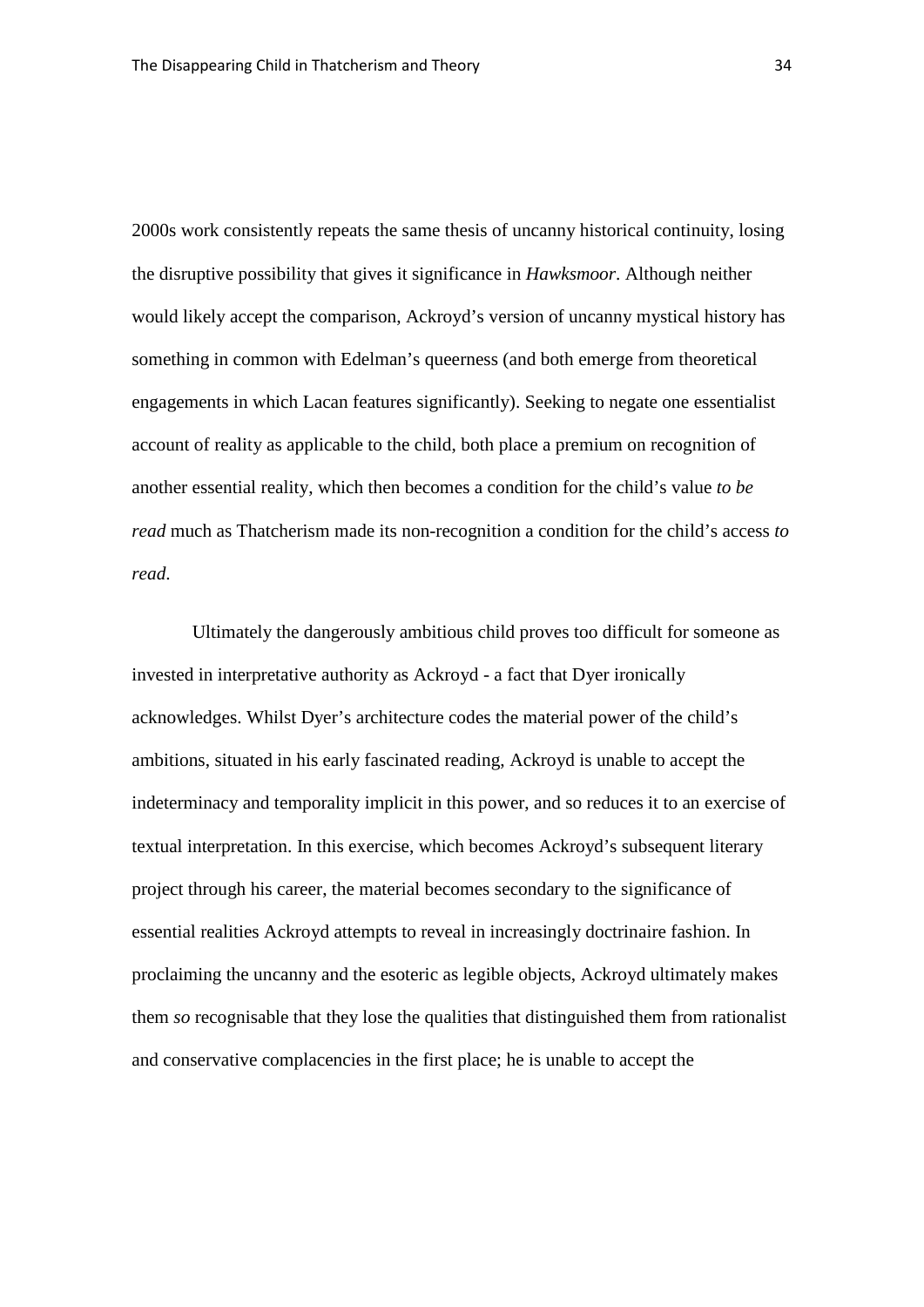unrecognisable element in material times and spaces, and thus ultimately dematerialises them, making them perfect objects for interpretation as the practice of recognition.

This de-materialising tendency emerges, as we've seen throughout, as an atemporal collapse of past and future, one that appears to provide a substantial site or figure for an essential, permanent reality. However, this figure is actually so substantial – so recognisable – that it cannot coincide with the material reality of the child who is *in time*, and whose own very material ambitions constitute a rupture between past and future; and thus it can finally only be represented as a violence to that real child.

#### **7. The child, in time**

The notion that ambition is merely for pleasure offends our moral sensibilities; that pleasure might become ambition disturbs our desire for predictability: as Thatcher feared – and as Thatcherism's materialism ironically exposed - frivolous play in private might unexpectedly lead to social and historical change. The child who demonstrates this is disappeared for it.

Queer modes of reading foreground the potential of politically unrecognisable pleasures for temporal disruption. Yet, as I've suggested, could the continuation of literary criticism as the practice of identification or recognition – even through such queer frameworks - evade a more radical demand? A demand involving not opposing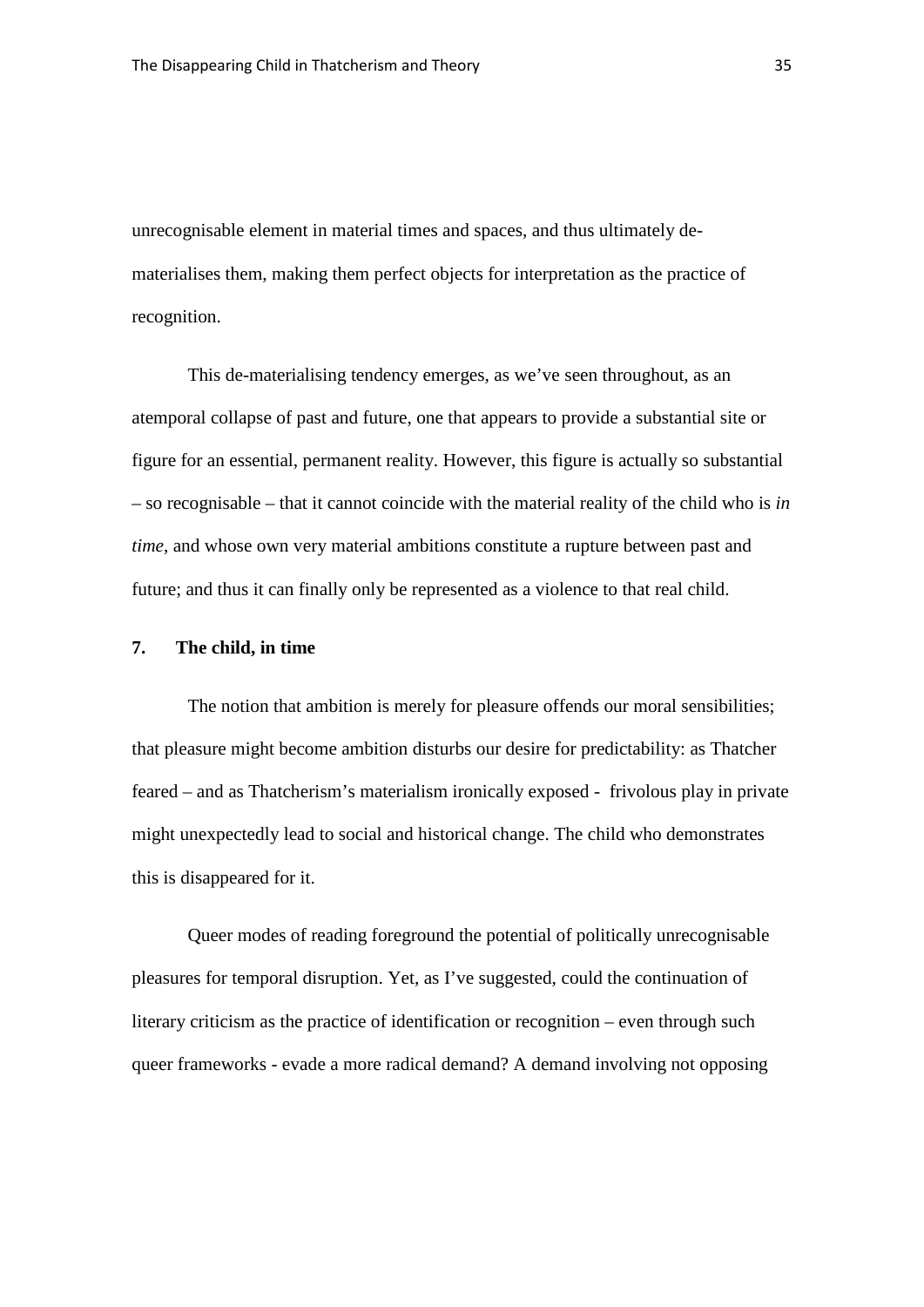the child's embodiment of the future, but one based on realising that this embodiment is in fact a threat even to the political culture that claims to celebrate it?

In playing upon awkward parallels and complicities between Thatcherism and Theory – as manifested in institutionalised literary reading – these novels dramatise the prioritisation of recognition as the condition for the child's access to times, spaces, books and images for pleasure. Clause 28 could correctly be read, via Edelman, as a sacrifice of the queer for the conservative futurism encoded in the child's image. However, it also sought to withdraw access to books, and to times and spaces for the child, in the belief that they wastefully provided for nothing other than pleasure, with dangerously unpredictable consequences. As Docherty has argued,<sup>[90](#page-41-1)</sup> despite a rhetorical emphasis on entrepreneurship and material advancement maintained from Thatcher's Britain to today's, our political culture is marked by hostility towards the extension of material and aesthetic pleasures without predictable outcomes. Critical reading as practising identification or recognition – even of that which is refused by the dominant political order – similarly risks evading this demand for the child's material access to the unpredictable pleasures of ambition without conditions of moral productivity.

Reflecting this demand might involve turning to the child marginalised by Thatcherism and its opponents alike: The lad, bored but watchful on the market square, deprived of material pleasures but with unknown (maybe not absent) ambitions. He is the spirit of enterprise, to use the phrase in a ghostlier sense than originally intended: the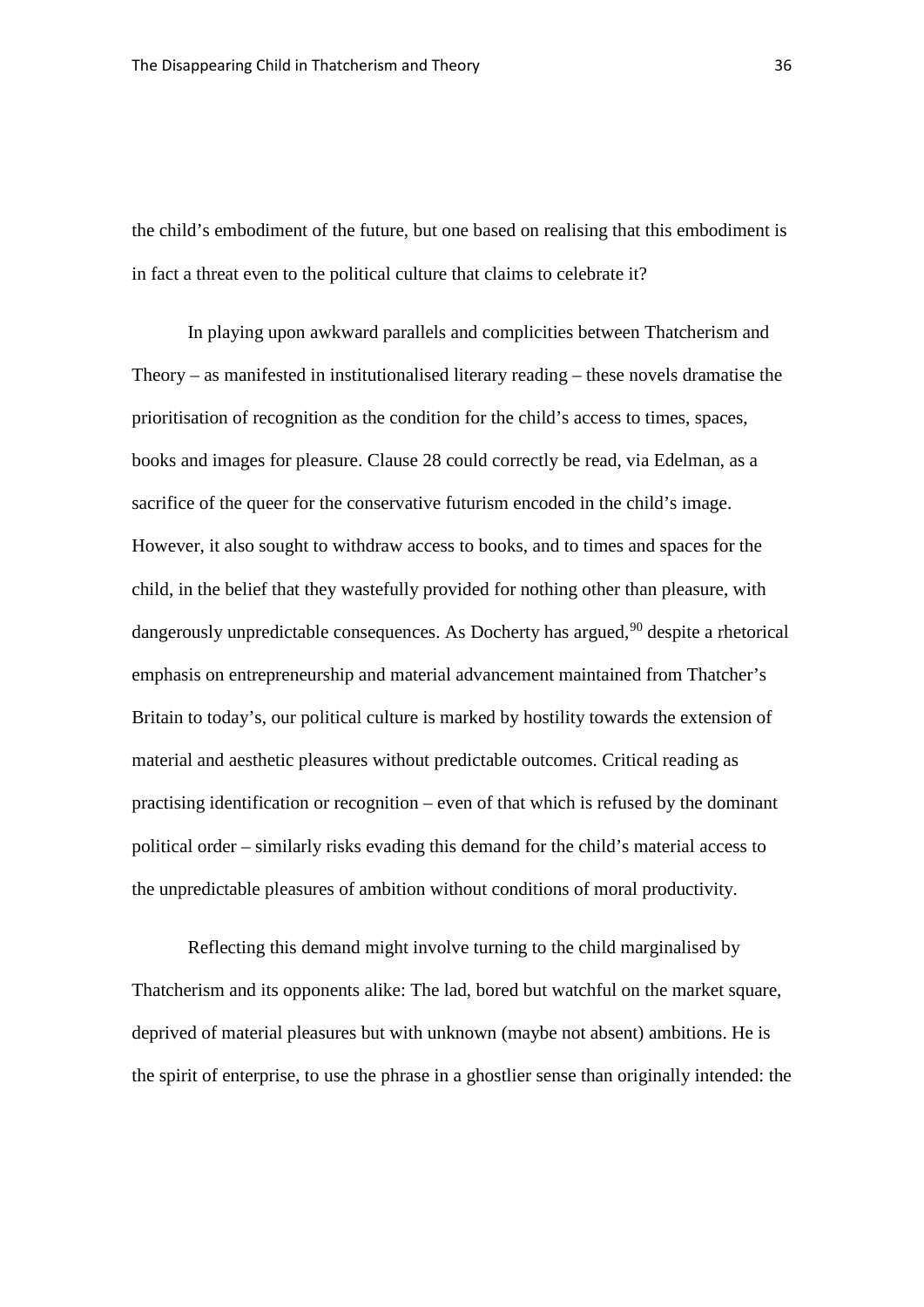child's interests are known to exist, and demand representation, but, never wholly recognisable, promise a future irreconcilable to identification with the past. Thatcherite materialism and its promise to indulge ambition unintentionally exposes this most difficult characteristic of the child, his tendency to create frivolous fictions, to dream grand designs, to greedily fantasise – with potentially 'prolific consequences'. Ironically, it shows that to be materialistic in both senses – to attend to the materiality of spaces and times and to desire the pleasures to be gained therein – requires, despite Thatcherism's best efforts, acknowledgement of a reality that repudiates clear recognition: the reality of the child's frivolously pleasurable, strangely unrecognisable ambitions, in reading and in play.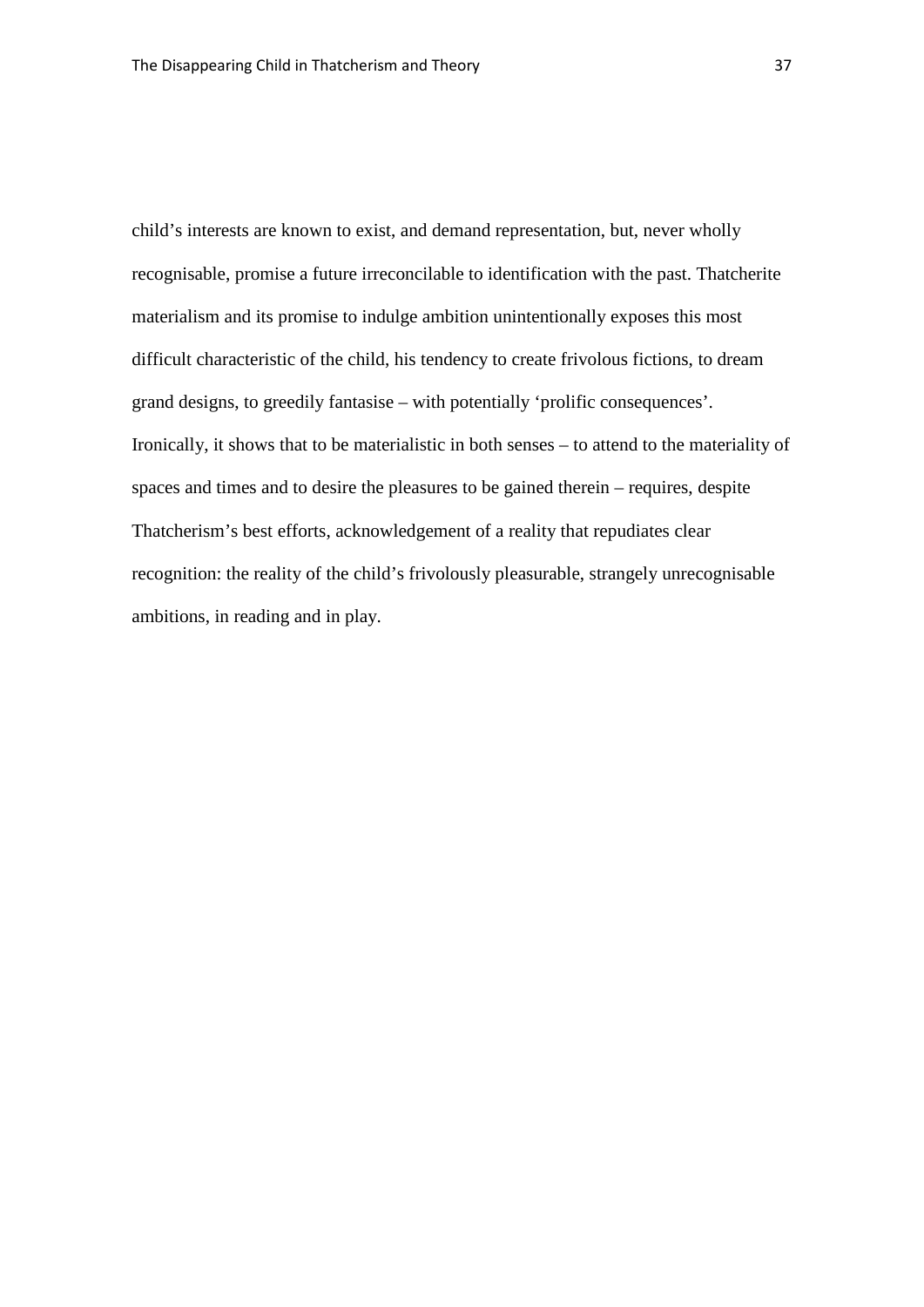#### **Notes**

 $\overline{a}$ 

- <span id="page-38-4"></span>The child benefitting from Thatcherism is typically imagined as male; when girls appear here, it is usually to disruptive effect..
- <span id="page-38-5"></span>This was perhaps most paradigmatically captured by Martin Amis in *Money: A Suicide Note*. London: Jonathan Cape, 1984.
- <span id="page-38-6"></span>McEwan, Ian. *The Children Act*. London: Vintage, 2015.
- <span id="page-38-7"></span>Discussed in Fortin, Jane. *Children's Rights and the Developing Law* (Third Ed.). Cambridge: Cambridge University Press, 2009.
- <span id="page-38-8"></span>See <[< http://www.legislation.gov.uk/ukpga/1988/9/section/28>](http://www.legislation.gov.uk/ukpga/1988/9/section/28)> [Accessed 1/09/16]
- <span id="page-38-9"></span>See 'Section 28 gone…but not forgotten'. *The Guardian*, 17 November 2003. <<
- [http://www.theguardian.com/politics/2003/nov/17/uk.gayrights>](http://www.theguardian.com/politics/2003/nov/17/uk.gayrights)> [Accessed on 25/08/16].
- <span id="page-38-10"></span>Sinfield, Alan. *Literature, Politics and Culture in Post*-*war Britain*. New York: Continuum, 2004. P.296
- <span id="page-38-11"></span>Rose, Jacqueline. *The Case of Peter Pan, or The Impossibility of Children's Fiction*. P.XI.
- <span id="page-38-12"></span> Key effects of Clause 28 are discussed in Vincent, John. *LGBT People and the UK Cultural Sector*. London: Routledge, 2016. PP. 52-54.
- <span id="page-38-13"></span>Thatcher, Margaret. *The Path to Power*. London: Harper Collins, 1995. P.57.
- <span id="page-38-14"></span> I occasionally refer to 'real' children in contrast to political images or figures of children. 'Real children' generally indicates those who would conventionally be deemed children in law and policy from the 1980s to today, i.e. those of 18 and below. However, I also follow Edelman in observing that the 'real' child is by definition in time, 'growing up' and therefore always reaching beyond the temporal definition of childhood, and simultaneously making the adult reach back towards it. See Sinfield, especially his introduction.
- <span id="page-38-16"></span><span id="page-38-15"></span> O'Shaughnessy, Martin. *The Lady Turns Back: The Thatcherite Discourse on Thatcherism*. Atlantis. Vol. 18, No. 1/2 (1996), p. 390.
- <span id="page-38-17"></span>18 Ibid, p.301.
- <span id="page-38-18"></span>Ibid, p.295.
- <span id="page-38-19"></span>Campbell, John. *Margaret Thatcher: The Iron Lady*. London: Random House, 2007. P.248.
- <span id="page-38-20"></span> Moore, Charles, *Margaret Thatcher: The Authorised Biography*, *Vol 2: All That She Wants*. See, in particular, Chapter 19, 'What They Saw In Her'.
- <span id="page-38-21"></span>Thatcher, *The Path to Power*, p.148.
- <span id="page-38-22"></span>Hitchens, Christopher. 'Credibility Brown', *London Review of Books*, Vol. 11 No. 15 · 17 August 1989, pp.3-5.
- <span id="page-38-23"></span>Thatcher, *The Path to Power*, p.250.
- <span id="page-38-24"></span>Phillips, Adam. *The Beast in the Nursery*. London: Faber and Faber, 1998. P.3.
- <span id="page-38-25"></span>Sinfield, p.296.
- <span id="page-38-26"></span>Hollinghurst, Alan. *The Line of Beauty*. London: Picador, 2004. P.221.

<span id="page-38-0"></span>Bruhm, Steven. 'The Counterfeit Child'. *ESC: English Studies in Canada*, Vol. 38, Issue 3-4, September/December 2012. P.36.

<span id="page-38-1"></span>Docherty, Thomas. *For the University: Democracy and the Future of the Institution*. London: Bloomsbury, 2011. P.65.

<span id="page-38-2"></span>McEwan, Ian. *The Child in Time.* London: Vintage, 1987. P.155.

<span id="page-38-3"></span>Subroto and Clarke (eds). *Margaret Thatcher's Revolution*. London: Continuum, 2005. P.XVI.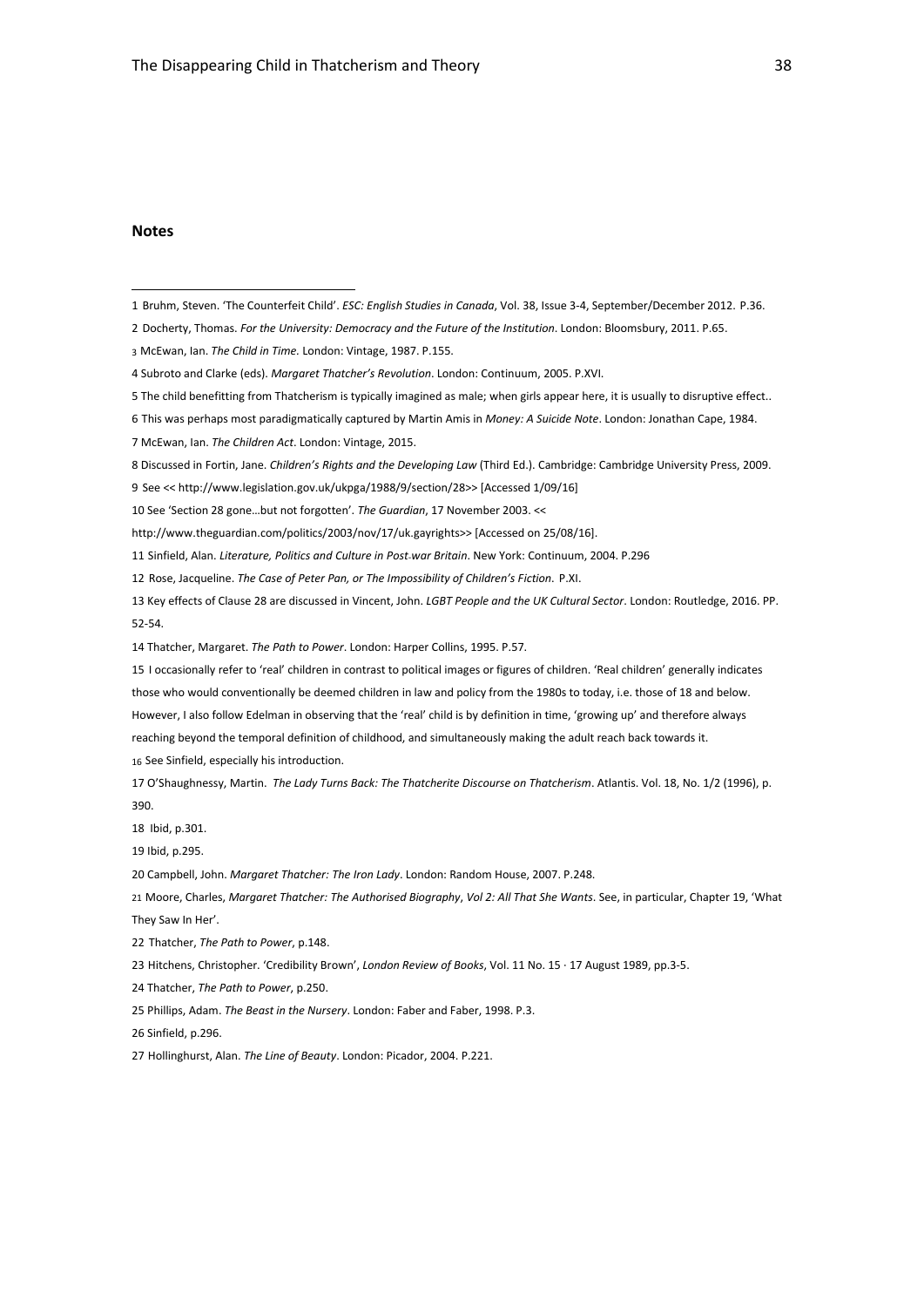<span id="page-39-29"></span><span id="page-39-28"></span><span id="page-39-27"></span><span id="page-39-26"></span><span id="page-39-25"></span><span id="page-39-24"></span><span id="page-39-23"></span><span id="page-39-22"></span><span id="page-39-21"></span><span id="page-39-20"></span><span id="page-39-19"></span><span id="page-39-18"></span><span id="page-39-17"></span><span id="page-39-16"></span><span id="page-39-15"></span><span id="page-39-14"></span><span id="page-39-13"></span><span id="page-39-12"></span><span id="page-39-11"></span><span id="page-39-10"></span><span id="page-39-9"></span><span id="page-39-8"></span><span id="page-39-7"></span><span id="page-39-6"></span><span id="page-39-5"></span><span id="page-39-4"></span><span id="page-39-3"></span><span id="page-39-2"></span><span id="page-39-1"></span><span id="page-39-0"></span> Mantel, Hilary. *The Assassination of Margaret Thatcher: Stories*. London: Henry Holt and Company, 2014. *Spitting Image*. 1987 Election Special Producer: Geoffrey Perkins. Central Independent Television. Episode first aired: 11/06/1987. *Cabaret*. Director: Bob Fosse. ABC Pictures. 1972. Speech of 12/10/1984 to the Conservative Party Conference. [<http://www.margaretthatcher.org/document/105763>](http://www.margaretthatcher.org/document/105763) [Accessed 04/09/16] Speech to the 1987 Conservative Party Conference. <[<http://www.margaretthatcher.org/document/106941>](http://www.margaretthatcher.org/document/106941)>. Accessed on 23/10/15. Thatcher, *The Path to Power*, p.57. 34 Qtd. in *Section 28* [LGBT History Month Publication]: << http://lgbthistorymonth.org.uk/wp[content/uploads/2014/05/1384014531S28Background.pdf>](http://lgbthistorymonth.org.uk/wp-content/uploads/2014/05/1384014531S28Background.pdf)> [Accessed 14/08/16] Bruhm, *The Counterfeit Child*, p.28. Prime Minister's Questions, 25 November 1982. Record accessed at <[<http://www.margaretthatcher.org/document/105059>](http://www.margaretthatcher.org/document/105059)> [Accessed 25/07/16]. Phillips, *The Beast in the Nursery*, p.12. Ibid, p.21. Ibid, p.5. Docherty, *For the University*, p.65. Edelman, Lee. *No Future: Queer Theory and the Death Drive*. Durham: Duke University Press, 2004. Leclaire, Serge. *A Child is Being Killed: On Primary Narcissism and the Death Drive*. Trans. Marie-Claude Hays. Stanford : Stanford University Press, 1998. Edelman, *No Future*, p.4. Lesnik-Oberstein, Karin. 'Childhood, Queer Theory, and Feminism'. Feminist Theory, 11 (3), p.309. Ibid, p.310. Docherty, p.165. Leclaire, p.38. Morgado, 'A Loss Beyond Imagining, Child Disappearance in Fiction'. *The Yearbook of English Studies,* vol.32, 'Children in Literature' (2002 p.247. Garrard, Greg. 'Ian McEwan's Next Novel and the Future of Ecocriticism'. *Contemporary Literature*. Vol. 50, No. 4 (Winter 2009), pp.695-720. McEwan, *The Child in Time*, pp.2-3. Ibid, p.155. Morgado, P.247. McEwan, *The Child in Time,* p.28. Ibid, p.88. McEwan, *The Child in Time,* p.60. Ibid, p.62. Hollinghurst, *The Line of Beauty,* p.62.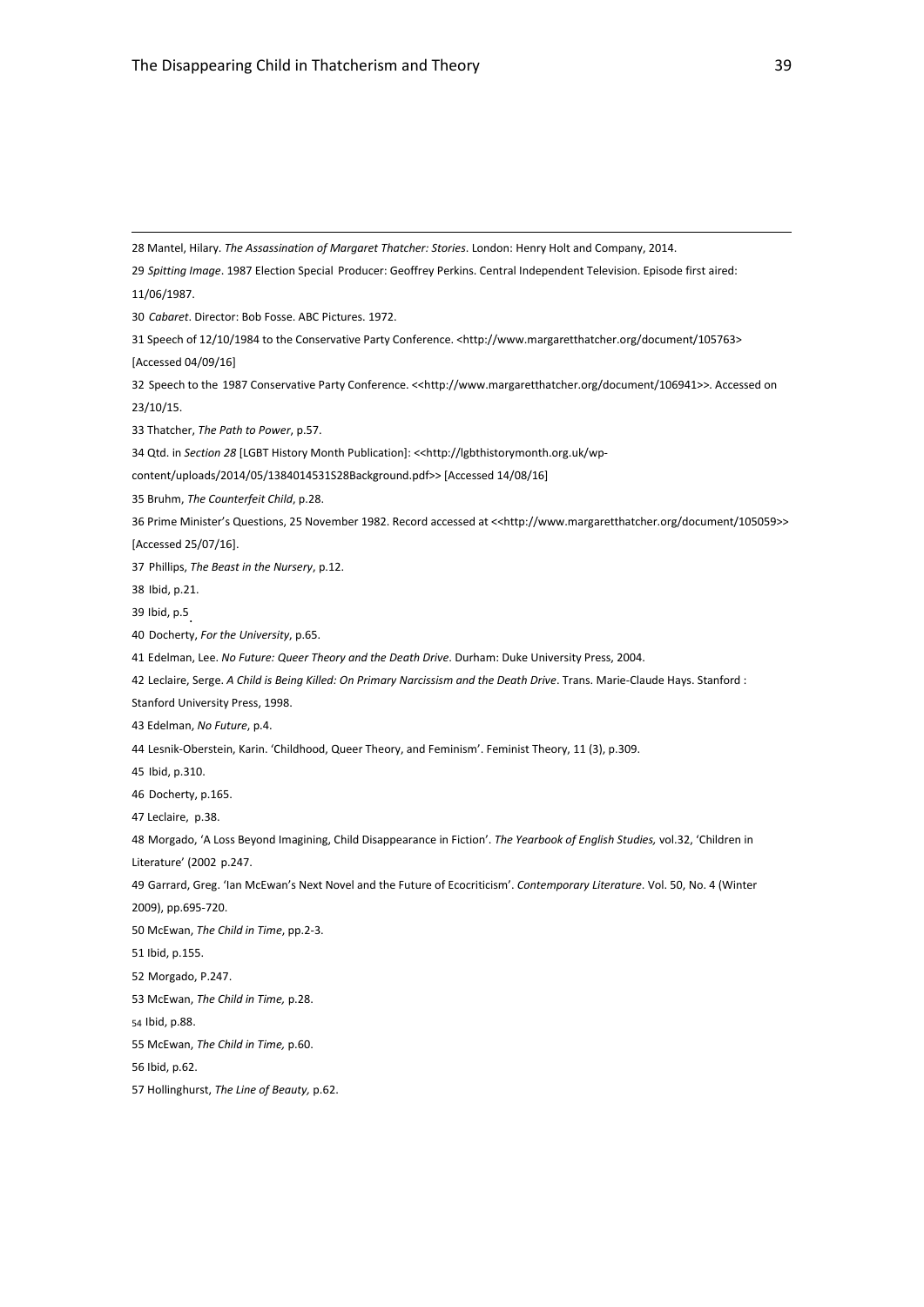<span id="page-40-12"></span><span id="page-40-11"></span><span id="page-40-10"></span><span id="page-40-9"></span><span id="page-40-8"></span><span id="page-40-7"></span><span id="page-40-6"></span><span id="page-40-5"></span><span id="page-40-4"></span><span id="page-40-3"></span><span id="page-40-2"></span><span id="page-40-1"></span><span id="page-40-0"></span> Ibid, p.382. Ibid, p.285. Ackroyd, Peter. *Hawksmoor*. London: Penguin, 1985. Ibid, p.54. See, for example, Lacan, Jacques. *Ecrits: The Complete First Edition in English*. Trans. Bruce Fink. London: Norton, 2007 particularly 'Beyond the "Reality Principle"', pp.58-74. Also see below. This use of Lacan is influenced by Butler, Judith. *Bodies That Matter: On The Discursive Limits of Sex*. London: Routledge, 2011. However, Butler's readings of Lacan have been criticised on accuracy in Van Pelt, Tamise. *The Other Side of Desire: Lacan's Theory of the Registers*. New York: SUNY Press, 2000. My purpose here is to broadly use Lacanian concepts to elucidate the dynamics in Hollinghurst's novel. Leclaire, *A Child is Being Killed*, p.3. Hollinghurst, *The Line of Beauty*, p.284. Ibid, p. 480. Ibid, p.211. Ibid, p. 481. Ibid, p. 331. Ackroyd, Peter. *The Great Fire of London*. London: Hamish Hamilton, 1982. 71See: Onega, Susannah. *Writers and Their Work: Peter Ackroyd*. London: Northcote, 1997. *Great Fire*, 91. Ackroyd, Peter. *Notes for a New Culture*. London: Vision, 1976. Ackroyd, Peter. *Hawksmoor,* p.41 and p.110. Ibid, p.53. Link, Alex. ''The Capitol of Darknesse': Gothic Spatialities in the London of Peter Ackroyd's *Hawksmoor*.' *Contemporary Literature*, Vol. 45, No.3, Fall 2004. PP.516-537. Hock-soon, Ng. *Dimensions of Monstrosity in Contemporary Narratives*. London: Palgrave, 2004. Taube, Alekjses. 'London's East End in Peter Ackroyd's *Dan Leno and the Limehouse Golem*' in Lieven Ameel, Jason Finch and Markku Salmela (eds.), *Literature and the Peripheral City*. Basingstoke: Palgrave Macmillan, 2015. PP.93-110. Ackroyd, *Hawksmoor,* p.217. Ibid, p.9. Link, p. 523. Ackroyd, *Notes*, p.111. Borch-Jacobsen, *Lacan: The Absolute Master*. Trans. Douglas Brick. Stanford: Stanford University Press, 1991. Lacan, Jacques. *The Seminar of Jacques Lacan: Book 2 – The Ego in Freud's Theory and in the Technique of Psychoanalysis 1954-* . Trans. Jacques-Alain Miller. Cambridge: CUP, 1988. P.7. Ackroyd, *Hawksmoor*, p.16.

<span id="page-40-28"></span><span id="page-40-27"></span><span id="page-40-26"></span><span id="page-40-25"></span><span id="page-40-24"></span><span id="page-40-23"></span><span id="page-40-22"></span><span id="page-40-21"></span><span id="page-40-20"></span><span id="page-40-19"></span><span id="page-40-18"></span><span id="page-40-17"></span><span id="page-40-16"></span><span id="page-40-15"></span><span id="page-40-14"></span><span id="page-40-13"></span>Ibid, p.14.

<span id="page-40-29"></span>Ibid, p.214.

<span id="page-40-30"></span>Ibid, p.11.